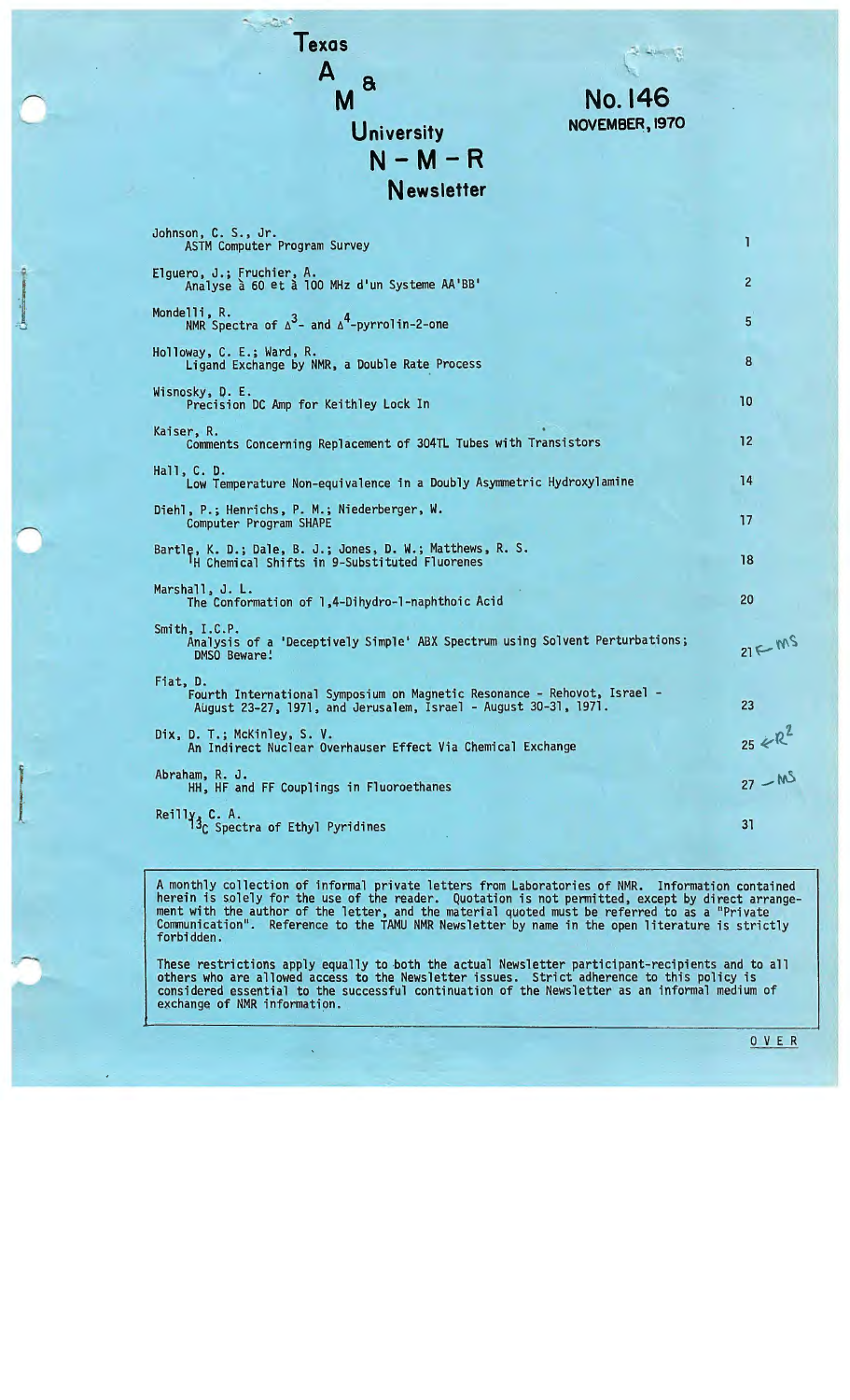Deadline Dates: No. 147: 7 December 1970 No. 148: 4 January 1971

 $\frac{1}{2}$ 

All Newsletter correspondence, etc., should be addressed to:

Bernard L. Shapiro<br>Department of Chemistry Texas A&M University<br>College Station, Texas 77843

..

n Stein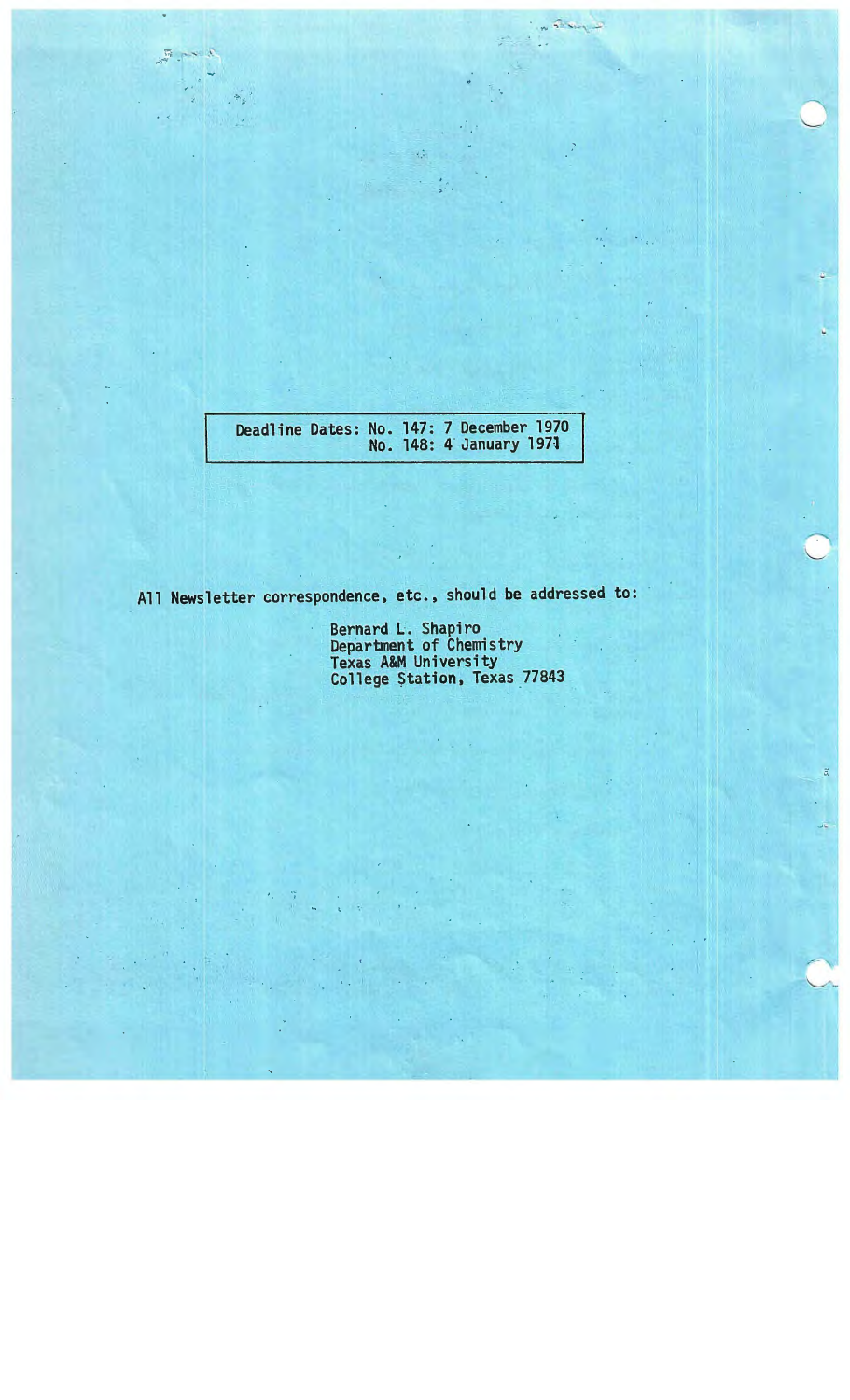#### THE **UNIVERSITY** OF **NORTH CAROLINA AT CHAPEL** HILL 2 7514

DEPARTMENT OF CHEMISTRY **DEPARTMENT** OF CHEMISTRY

Professor B. L. Shapiro Department of Chemistry Texas A and M University College Station, Texas 77843

ASTM Computer Program Survey

Dear Barry:

The survey of computer program usage which was initiated in the spring of 1969 has now been completed. Questionnaires were distributed to conferees at. the recent Gordon Conference on Magnetic Resonance and to participants at the ENC meeting of 1969. Also, a questionnaire was published in the TAMUNMRN. This effort was supplemented by Dr. E. Lustig of the Food and Drug Administration who made available the responses to an earlier questionnaire. A collection of programs was also provided by Professor R. K. Harris.

A report has been prepared in which 44 programs are listed. The information has been updated by the authors of the individual programs in the summer of 1970. We conclude that at present the most satisfactory method of distributing these programs is through the Quantum Chemistry Program Exchange (Q.C.P.E.) at Indiana University. Many of these programs are presently listed by Q.C.P.E. and we have included the appropriate catalog numbers.

The report has now been forwarded to Dr. T. C. Farrar, Chairman of ASTM Sub-Committee E-13.7. Dr. Farrar plans to have copies of the report available for distribution. Requests should be sent to:

> Dr. T. c. Farrar u. s. Department of Commerce National Bureau of Standards<br>Washington, D. C. 20234 Washington, D. C.

> > Sincerely yours,

Charter

C. S. Johnson, Jr. Chairman of the Task Group on Computer Applications of Sub-Committee E-13.7

CSJ:bs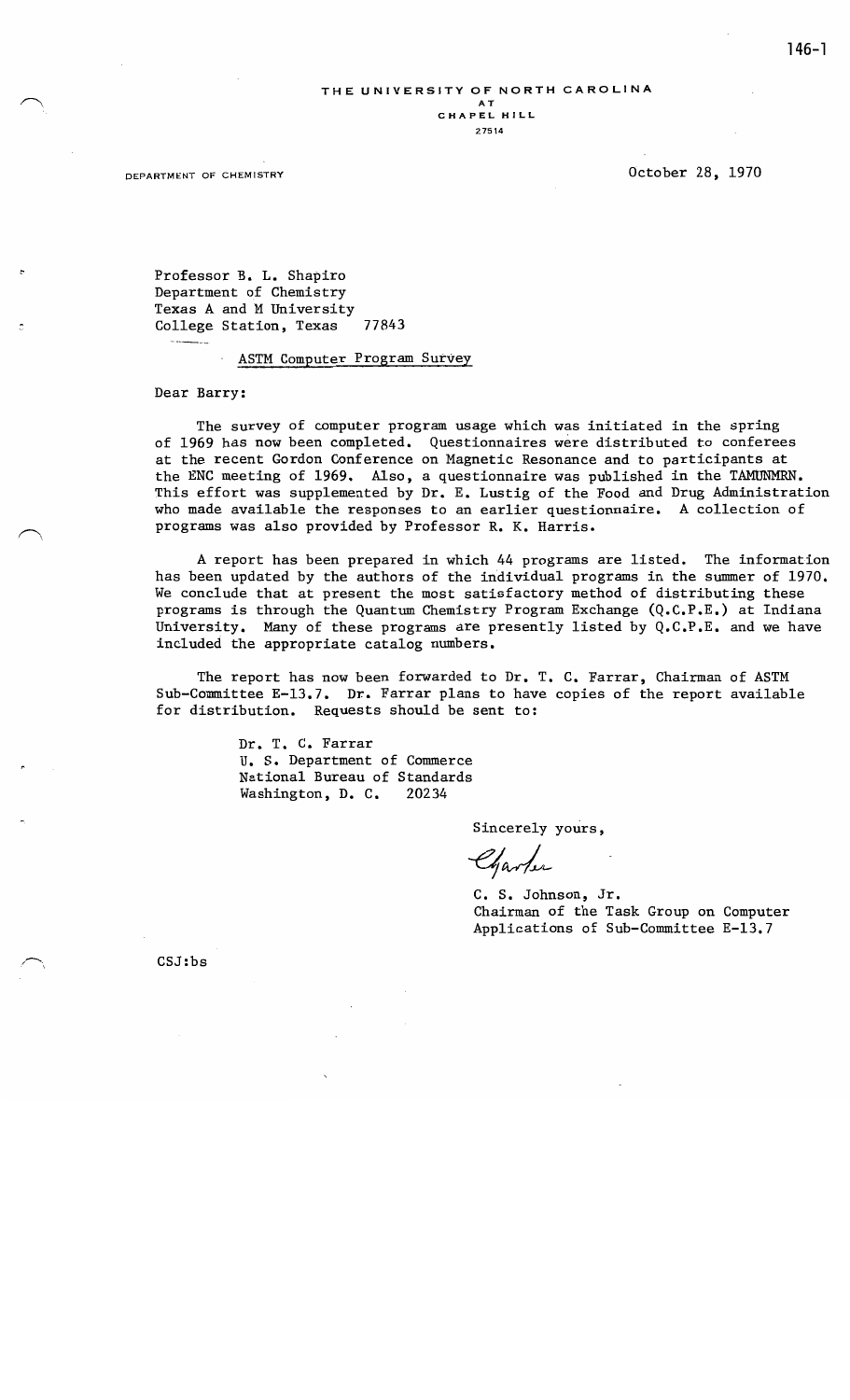L

 $\sim$ 

# **FA CUL TE DES SCI ENC ES DE MONTPELLIER Montpellier, le** 16 Octobre 1970

## **LABORATOIRE DE SYMTHESE ET D'ETUDE PHYSICOCHIMIQUE D'HETEROCYCLES AZOTES**

### **R. JACQUIER**  Professeur

Place Eugène Bataillon **Tel. : (67) 72.29.44 Poste 803** 

Professeur B. L. SHAPIRO

Department of Chemistry Texas A and M University College Station  $( U.S.A.)$ 

## Titre : ANALYSE A 60 ET A 100 MHZ D'UN SYSTEME AA'BB'

### Cher Professeur Shapiro,

Dans le cadre d'un travail sur le comportement en RMN des pyrazolines-2, nous avons été amenés à analyser le système AA'BB' des protons 4 et 5 de ces composés.

Il est apparu alors que le passage de 60 à 100 MHz, en diminuant le rapport  $J/\nu_o \delta$ , conduit à la disparition de certaines

transitions de faible intensité néces-

saires à l'obtention de certains parametres avec une precision correcte. Ainsi, le spectre dans le

deutérochloroforme à 100 MHz de la formyl-1 phényl-3 pyrazoline-2, I, ne présente (fig. 1a) aucune transition entre les deux demi-spectres. Analysé comme AA'BB'X au moyen de LAOCN 3 **(1),**  nous obtenons les parametres du Tableau Ia. On constate que les deux constantes de couplage géminales sont données avec une grande imprécision.

Le même échantillon, à 60 MHz, donne un spectre (fig. 1b) présentant trois petites transitions dans la partie centrale, le doublet appartenant aux protons B car  $J(AX) \cong 0$ .

L'analyse conduit aux valeurs du Tableau Ib. Cette fois, toutes les constantes de couplage ont une précision comparable.

. (1)S. CASTELLANO et **A.A.** BOTHNER-BY, J. chem. Phys., 1964, **11.,** 3863.



I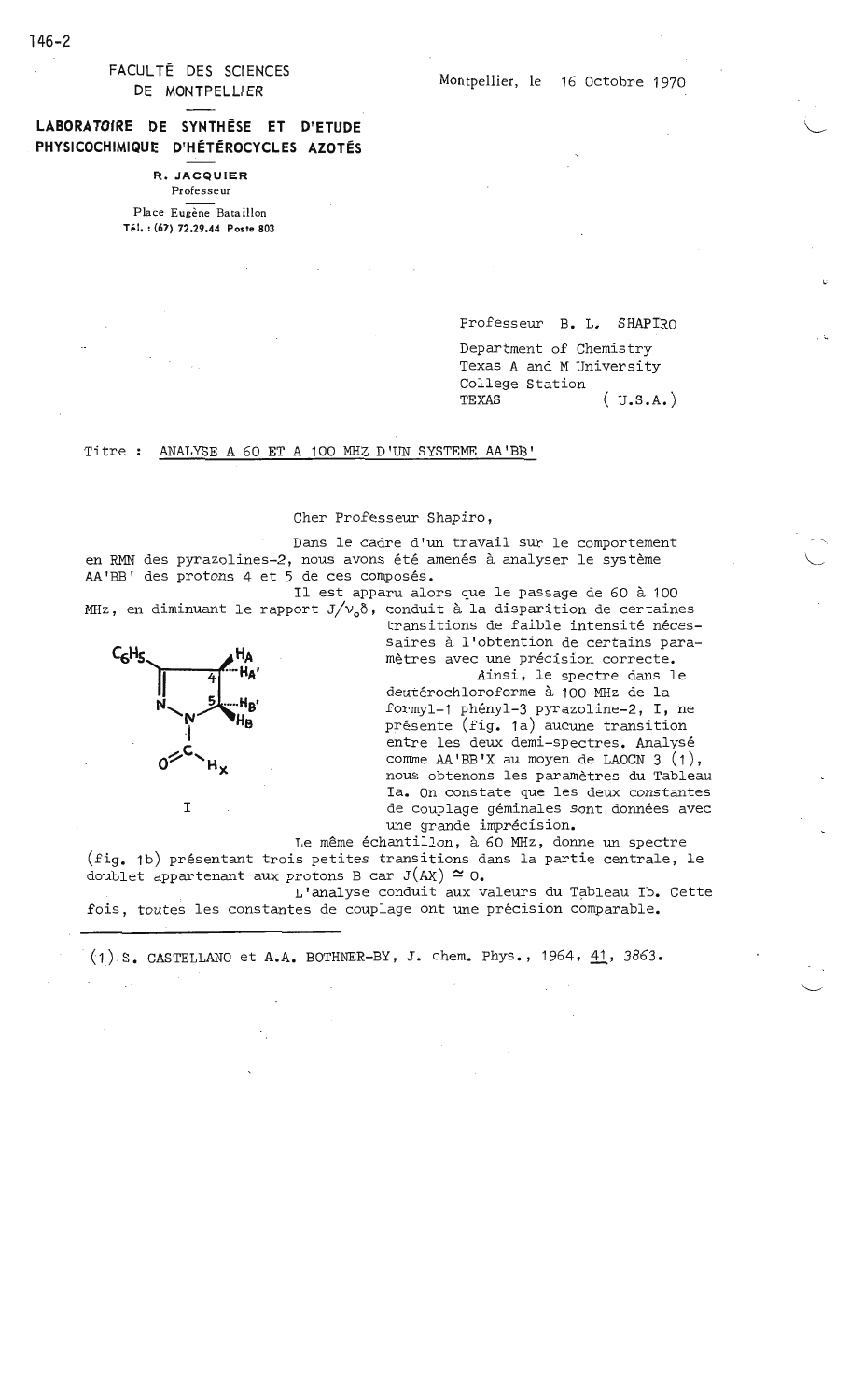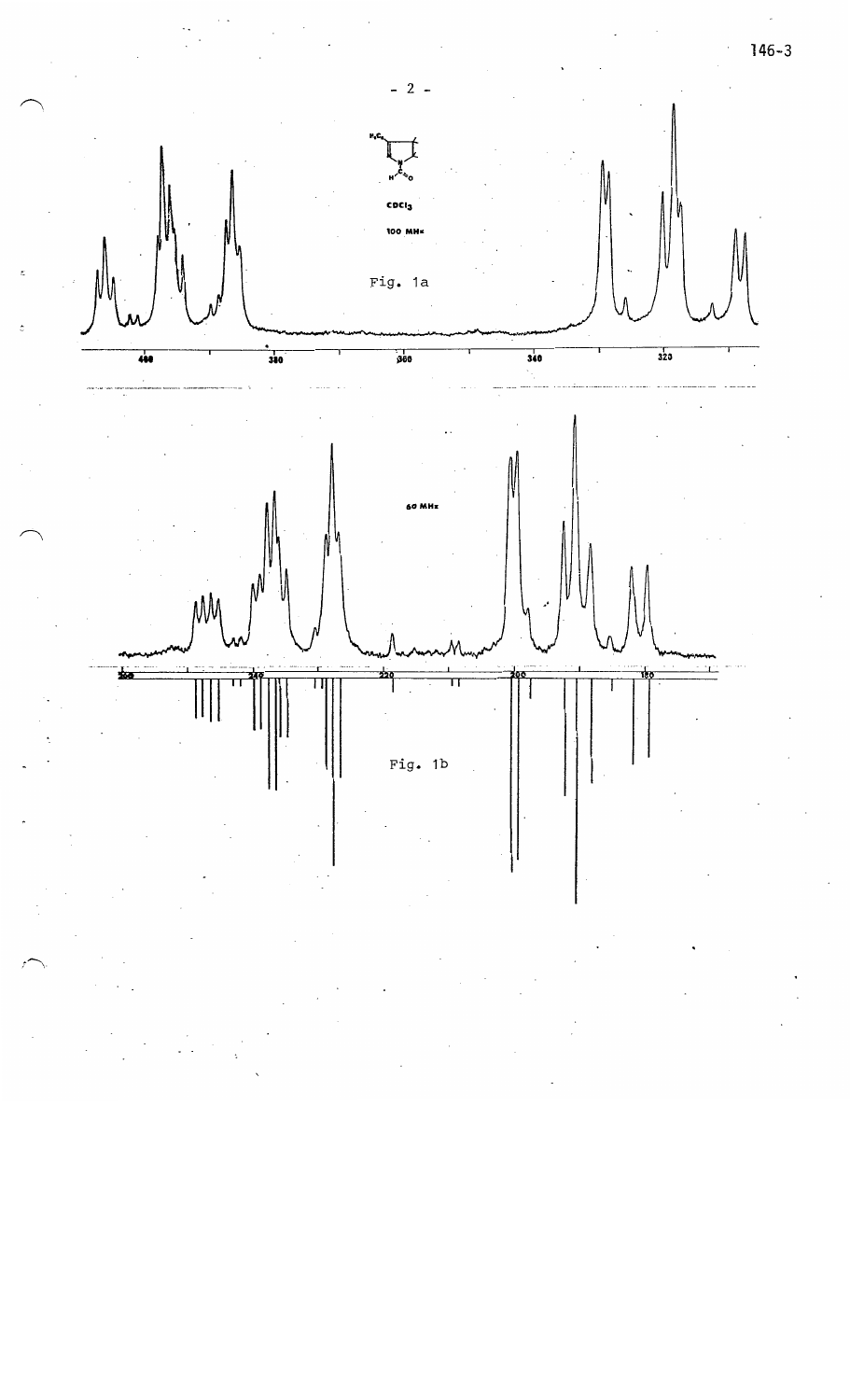|                        | Tableau<br>I  |                                |                                   |         | Tableau II |         |
|------------------------|---------------|--------------------------------|-----------------------------------|---------|------------|---------|
|                        |               | Formyl-1 phényl-3 pyrazoline-2 | Acétyl-1 phényl-3<br>pyrazoline-2 |         |            |         |
|                        | a)<br>100 MHz |                                | b)<br>60 MHz                      |         | 60 MHz     |         |
|                        | $***$         | $\star$                        | $***$                             | $\star$ | **         | $\star$ |
| $W(H_A)$               | 318,902       | 0,012                          | 191,509                           | 0,011   | 190,455    | 0,005   |
| $W(H_p)$               | 393,921       | 0,012                          | 236, 144                          | 0,012   | 239,072    | 0,010   |
| $W(H_y)$               | 884,0         | ***                            | 530, 5                            | ***     | 150,0      | ***     |
| $J(AA^{\dagger})$      | $-19,753$     | 1,922                          | $-17,381$                         | 0,018   | $-17,356$  | 0,011   |
| $J$ (BB <sup>t</sup> ) | $-14, 212$    | 1,925                          | $-11,973$                         | 0,018   | $-11,823$  | 0,011   |
| J(AB)                  | 12,353        | 0,032                          | 12,351                            | 0,026   | 12,397     | 0,015   |
| J(AB')                 | 7,725         | 0,029                          | 7,650                             | 0,024   | 7,678      | 0,013   |
| (BX)<br>J              | 1,153         | 0,024                          | 1,103                             | 0,022   | 0,42       | ***     |
| RMS ERROR              | 0,070         |                                | 0,065                             |         | 0,019      |         |

\*<br>.. Erreur probable sur les paramètres donnée par LAOCN 3.

\*\*<br>.... Déplacements chimiques et constantes de couplage en Hertz (Réf. TMS).

\*\*\* Ces déplacements chimiques n'ont pas été introduits dans l'itération.

Dans le cas de l'acétyl-1 phényl-3 pyrazoline-2, II, nous avons effectue l'analyse uniquement a 60 MHz, en negligeant l'interaction des protons B avec le groupe méthyle  $[J(AX) = 0, J(BX) = 0,42$  Hz mesuré sur le méthyle]. Ceci nous a conduit à n'utiliser que les transitions de

la partie AA' et seulement quelques unes de la partie BB', uniquement pour calculer  $\nu(B)$ . Le résultat obtenu est dans le Tableau II.

Veuillez croire, cher Professeur Shapiro, a l'assurance de nos sentiments les meilleurs.

J. ELGUERO A. FRUCHTER

PS. L'un d'entre nous (Alain Fruchier) souhaite aller la prochaine année scolaire (sept. 1971 - Jul. 1972) dans un laboratoire pour approfondir ses connaissances en RMN. Toute suggestion d'un laboratoire pouvant l'accueillir sera la bienvenue.

Ha  $H_2(x)$ 

Ϲϝឣҕ

II

Hд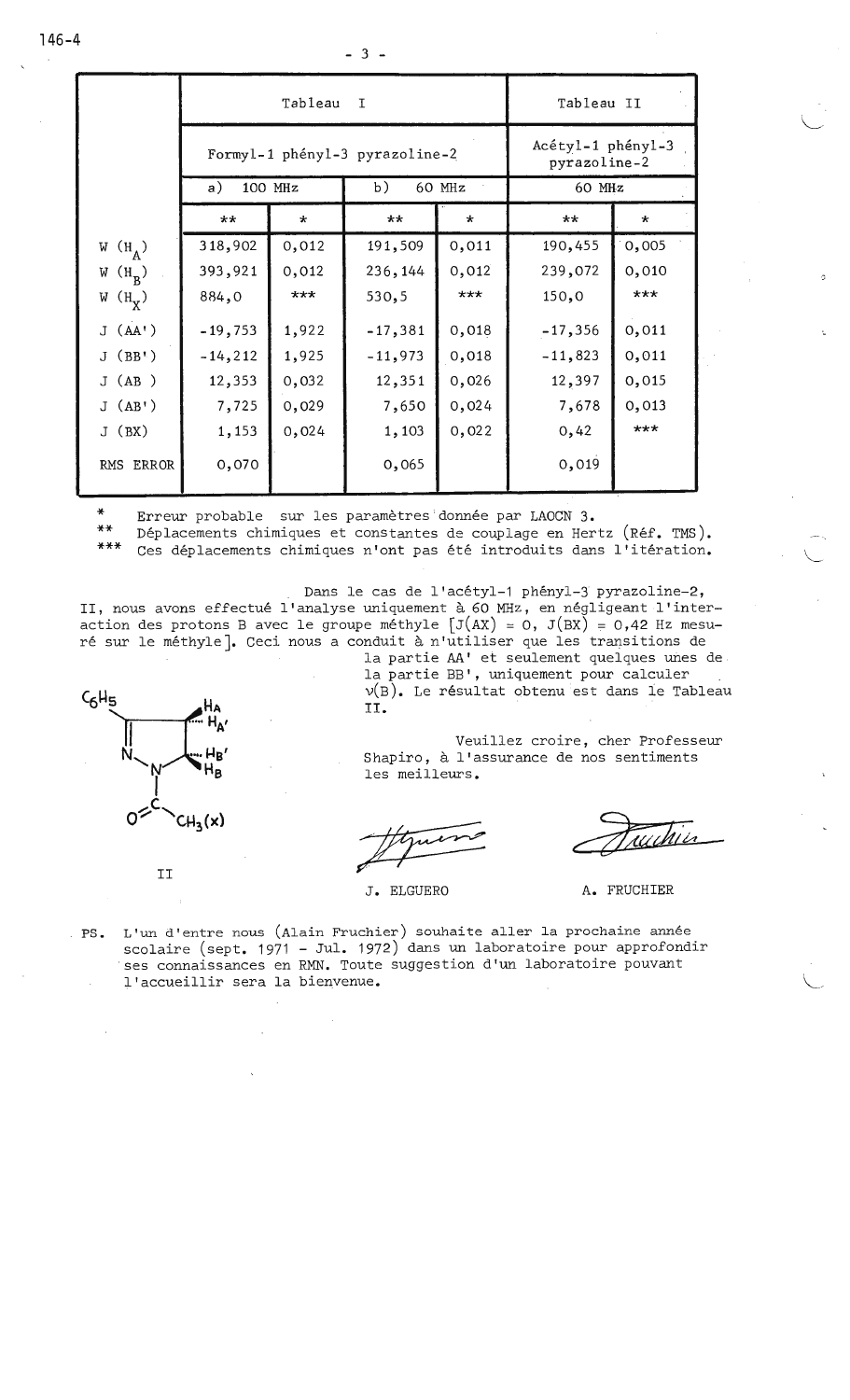### POLITECNICO DI MILANO

# ISTITUTO DI CHIMICA

<sup>201</sup> <sup>3</sup> 3 • MILANO • P.ZA LEONARDO DA VINCI, 32 TELEFONO 292.109 • 292.110

Prof. *B.* L. **Shapiro, Texas A** & M University Dept. of Chemistry **College Station**  TEXAS 77843

NMR Spectra of  $\Delta^3$ - and  $\Delta^4$ -pyrrolin-2-one

Dear Professor Shapiro,

we have analysed the H spectra of  $\Lambda^3$ -<br> $^{4}$ -pyrrolin-2-one (1) (inseparable mixture of L and II and  $\Delta$ <sup>4</sup>-pyrrolin-2-one,<sup>1)</sup> (inseparable mixture of I and II 2: 1 ), including sign determination of all coupling constants, made by tickling and triple resonance experiments.



 $\frac{H}{I}$   $\frac{H}{I}$   $\frac{H}{I}$   $\frac{H}{I}$   $\frac{H}{I}$  and the results are reported in fig. 1.

The interest in these compounds is in part due to the presence of the pyrrolic ring in many important natural substances, like vitamin  $B_{1,2}$ , bile pigments, antibiotics. Moreover these small molecules show long-range couplings, which are interestigdata for testing the predictions of the current theory<sup>\ $\epsilon$ </sup>. As a matter of fact, there are still insufficient experimental data, particularly concerning the small cyclic systems, and only few examples of posi-<br>time I in non-aromatic molecules  $(1,2,3)$ tive  $J_{\text{align}}$  in non aromatic molecules  $(1, 2, 3)$ .

Moretver these compounds are very apt to show the potential of sign determination for structural purpose, and are convincing examples that the relatively small long-range couplings should always be characterized by their signs, if one **wants** to use them for structural determinations.

In  $\Delta$ <sup>-</sup>-pyrrolin-2-one II, we have measured a positive aliylic type coupling of  $+1.58$  Hz, across the heteroatom, between the NH and the vinylic hydrogen  $(J_{\overline{XZ}})$ , both lying on the same plane. This is in agreement with  $X_2$  the theoretical formulation of a G electron mechanism for a transoid allylic coupling in a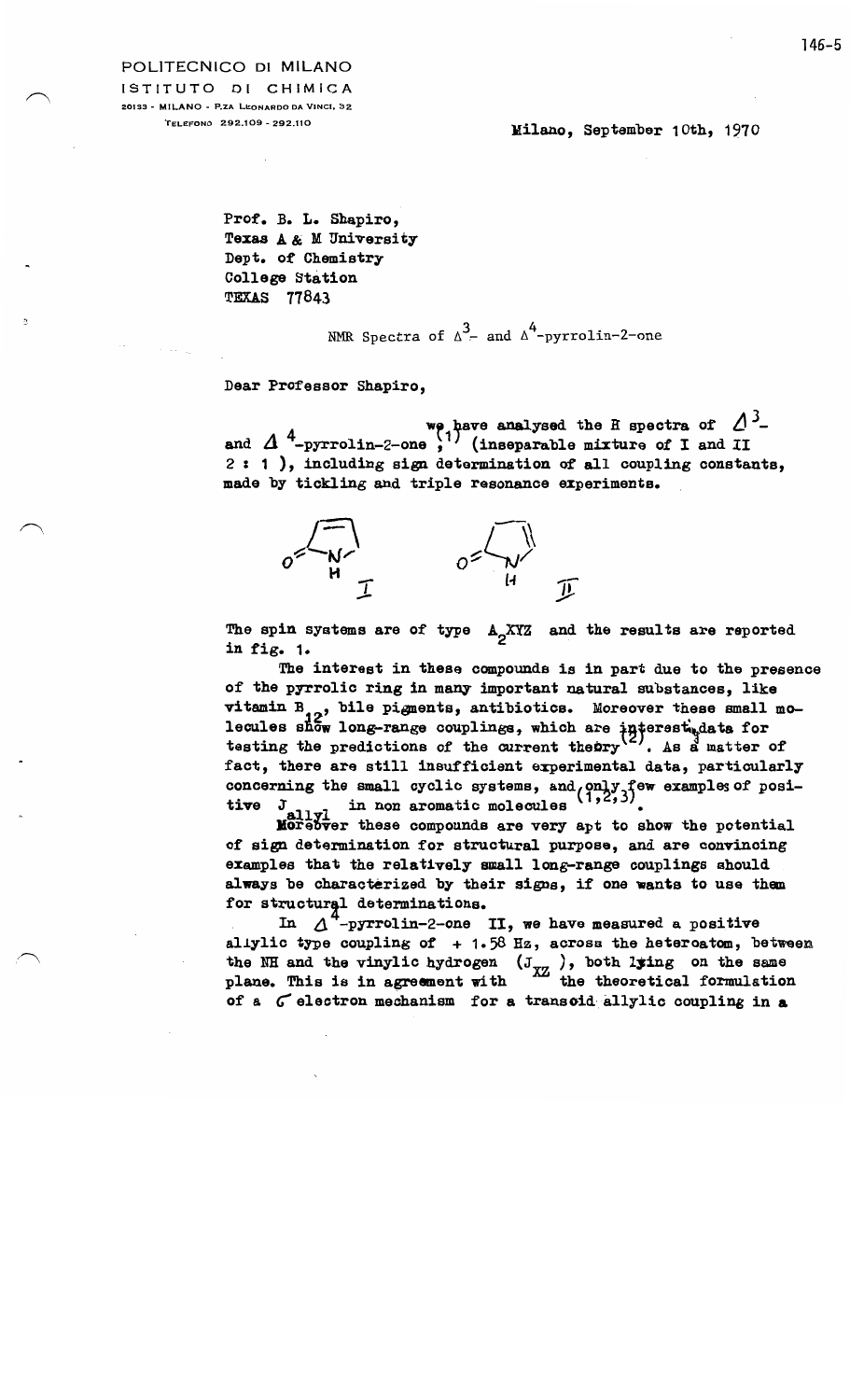planar (  $\phi$  =  $\phi'$  = 180° ) conformation<sup>(2)</sup>. The two interacting protons are indeed in a " $W$ " arrangement.

<sup>4</sup>J<sub>1</sub>, in pyrr<sub>o</sub>le, involving proton on the nitrogen atom, is  $\left(4\right)^{4}$ <sub>1</sub>, 3<sup>H<sub>z</sub><sub>3</sub><sub>2</sub> and the sign is reported<sup>(5</sup>) to be positive. The</sup> larger value of  $^{\,4} {\rm J}$  in pyrrole could be explained with the possibi-<br>lity of a "double<sup>1,3</sup> path " of coupling, which lacks in  $\;$   $\Delta$  <sup>4</sup>-pyrrolin- $-2$ -one.

The  $\sigma$ -electron mechanism for the 4-bond coupling  $J_{XX}$  in  $\Delta$ <sup>4</sup> $pyrrolin-2-one$  II, can be in some way supported by the same  $\sim$  value found for  $J_{\mathbf{v}z}$  ( + 1.50 Hz ) in  $\Delta$  -pyrrolin-2-one I.  $J_{\mathbf{v}z}$  in I involves the same fragments as  $J_{\gamma z}$  in II, with the same  $^{12}$  substituents found for  $J_{\text{YZ}}$  ( + 1.50 Hz ) in  $\Delta$ -pyrrolin-2-one I.  $J_{\text{YZ}}$  in I<br>involves the same fragments as  $J_{\text{XZ}}$  in II, with the same substituents<br>and geometry; and the only difference is the lack of the double bond.

The other allylic transoid couplings are negative as expected<br>- by  $\phi$  = 120°.  $-\text{ by }\phi = 120^{\circ}.$  (2)

The subtitution of  $\sim$  NH  $\sim$  group in molecule I with  $-c^{-(2)}$ ,  $\sim$  s./(6) or  $\sim$  0./(7) does not affect the allylic coupling  $J_{\gamma\gamma}$ .

sincerely yours

Sfame Mondell

-·-....

(1) The chemical part will be published in Tetrahedron.

(2) The full paper on NMR has been submitted to Organic Magnetic Resonance

 $(3)$  H. Gunther, Z. Naturforschg.  $24b$ , 680 (1969) and ref. quoted

(4) G. F. Katekar and A. G. Moritz, J. Austr. Chem. 1199 (1969)

(5) H. Fukui, s. Shimokawa, J. Sohma, Mol. Phys. 1§., 217 ( 1970)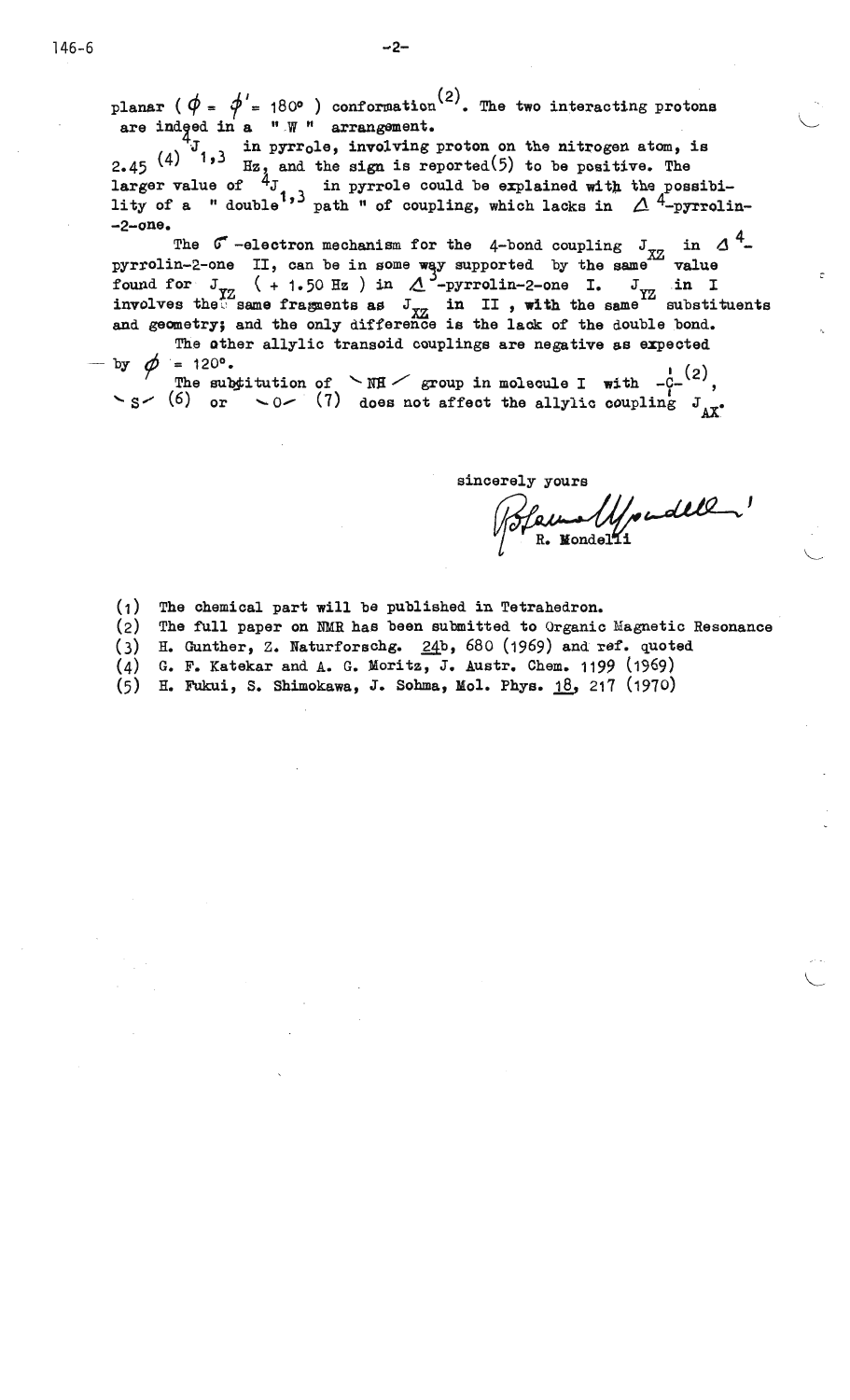

 $146 - 7$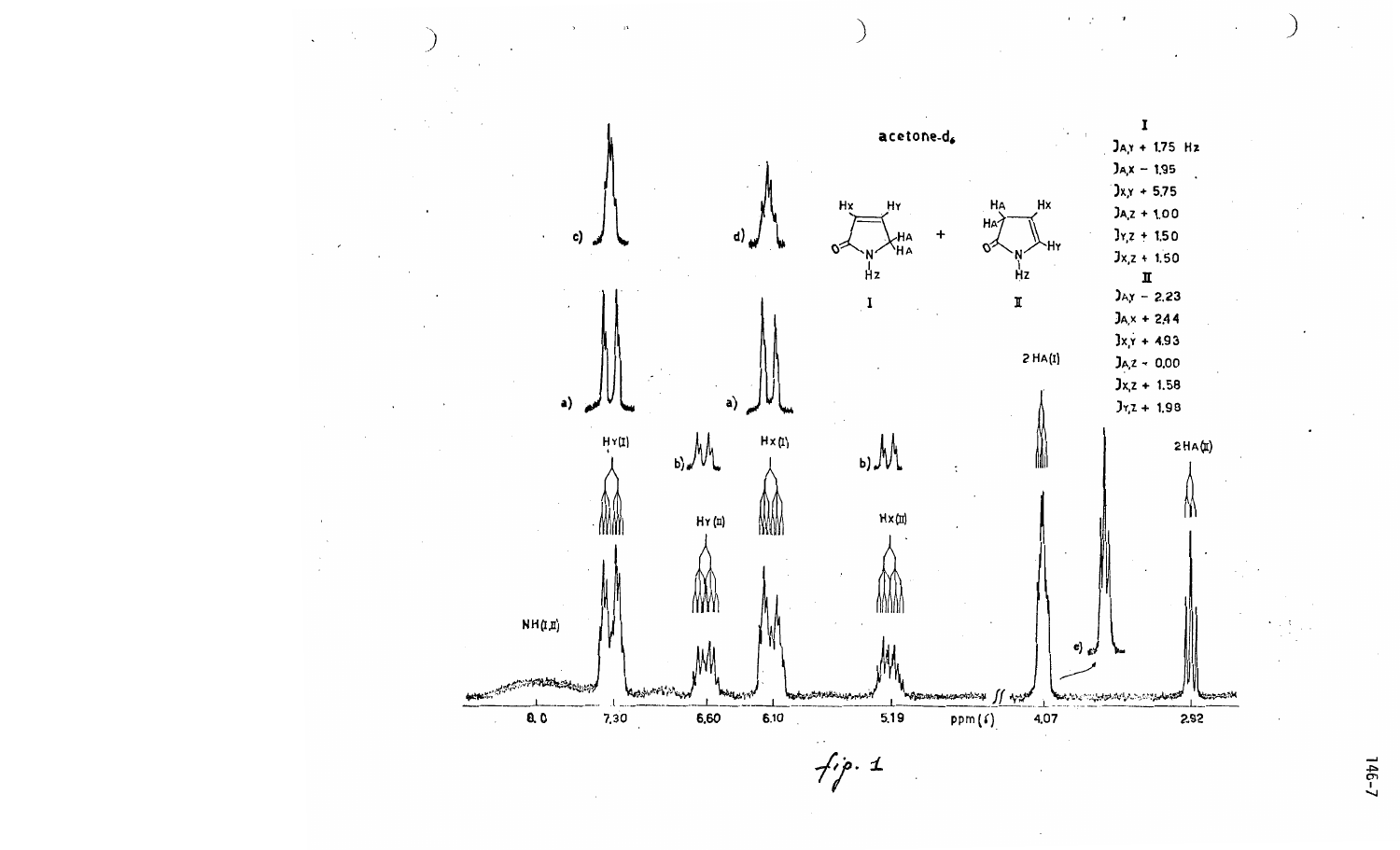*Department of Chemistry* 



### FACULTY OF SCIENCE

4700 KEELE STREET, DOWNSVIEW 463, ONTARIO

October 7. 1970.

L

Dr. Bernard L. Shapiro, Department of Chemistry, Texas A & M University, College Station, Texas 77843, U.S.A.

# Dear Dr. Shapiro, Ligand Exchange by NMR, a Double Rate Process.

We are currently setting up an NMR group at York, comprising interested chemistry & biology faculty, and would like to start a subscription to Newsletter with this opening communication.

Ligand exchange reactions of metal alkoxides are being examined by NMR, in particular the process of self-alcoholysis which lends itself to NMR because of its rate. Thus the exchange between tert -butyl alcohol and titanium tert-butoxide can be studied via line shape measurements of the alcohol group protons. The exchange can be expressed in an overall form as  $M(OR)$  + ROH  $M(OR)$  + ROH  $M(OR)$ 

 $M(OR)$ <sub>z</sub> $(OR)$ Line shapes are computer fitted, the programme designed for a Watfor compiler (FortranIV). As a short cut to initial fitting the programme searches out line widths at  $1/4$ ,  $1/2$ , and  $3/4$  height, shift difference between maxima and max/min peak height ratios. Complete line shapes can be called for on a plot subroutine. The choice of solvent is a particular problem. It must have

and adequate temperature range, must not contain ligating groups to compete with the alcohol, and should have little or no specific solvent effect. Such solvents are saturated hydrocarbons which unfortunately have resonances in the same region as the tert-butyl group. A compromise is an aromatic ring with hydrocarbon substituents.or propylene carbonate. It is interesting to note that metal alkoxides exhibit downfield shifts (relative to TMS) in aromatic solvents instead of the more usual upfield solvent shift. Allowance has to be made for the temperature variation of the shift by extrapolation from lower temperatures at which exchange effects are negligible.

The exchange is observed to be catalysed by both acid and base which can both be found as impurities in the system; acid coming from the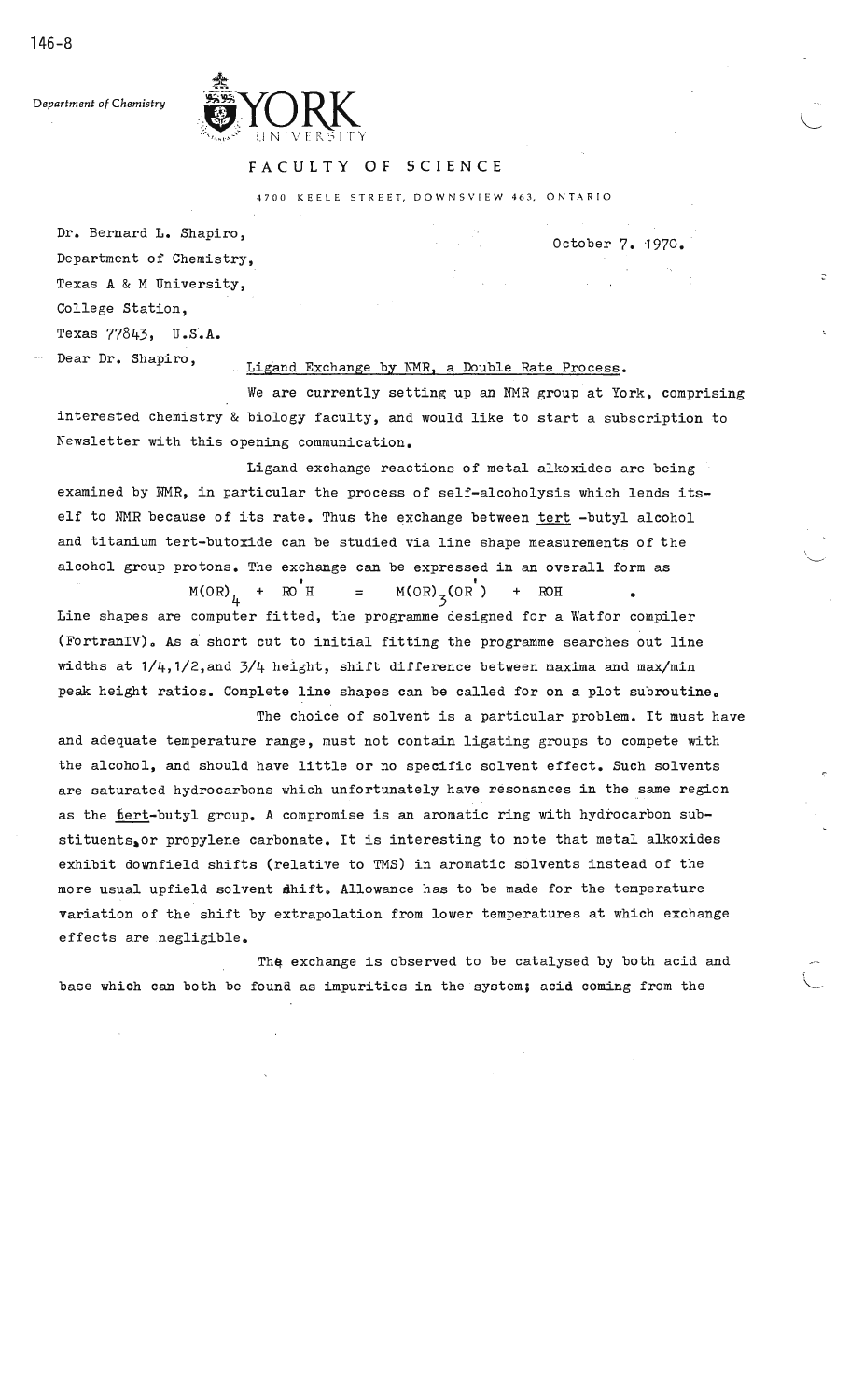glass (washing with NaCl solution prior to distilled water seems to suppress this source); base being produced by partial hydrolysis of the alkoxide via trace amounts of water which are exceedingly difficult to remove. However, an unusual feature of the kinetics appears to be unfolding with reasonable consistency. The Arrhenius plot of rate against temperature shows two distinct portions, corresponding to two activation energies. The plots always show a low energy, low temperature portion of activation energy around 4kcals, and most show a high energy high temperature portion, activation energy around 18kcals, when appropriate temperatures can be reached. Owing to continuing difficulties with catalytic effects the order of reaction is not clear, except that the low energy route is probably at least bimolecular and the high energy route nearer unimolecular. this would fit the necessary change of activation entropy (given by the intercepts) which require a higher(negative)entropy for the low temperature process than for the high temperature one. We could thus be observing the change from an associative mechanism to a dissociative one. Arrhenius plots of this type are also observed in systems where tunnelling can occur, but are relatively rare for ligand exchange at metal atoms.

:



Yours sincerely,

 $e.\epsilon$ Holloway E. Holloway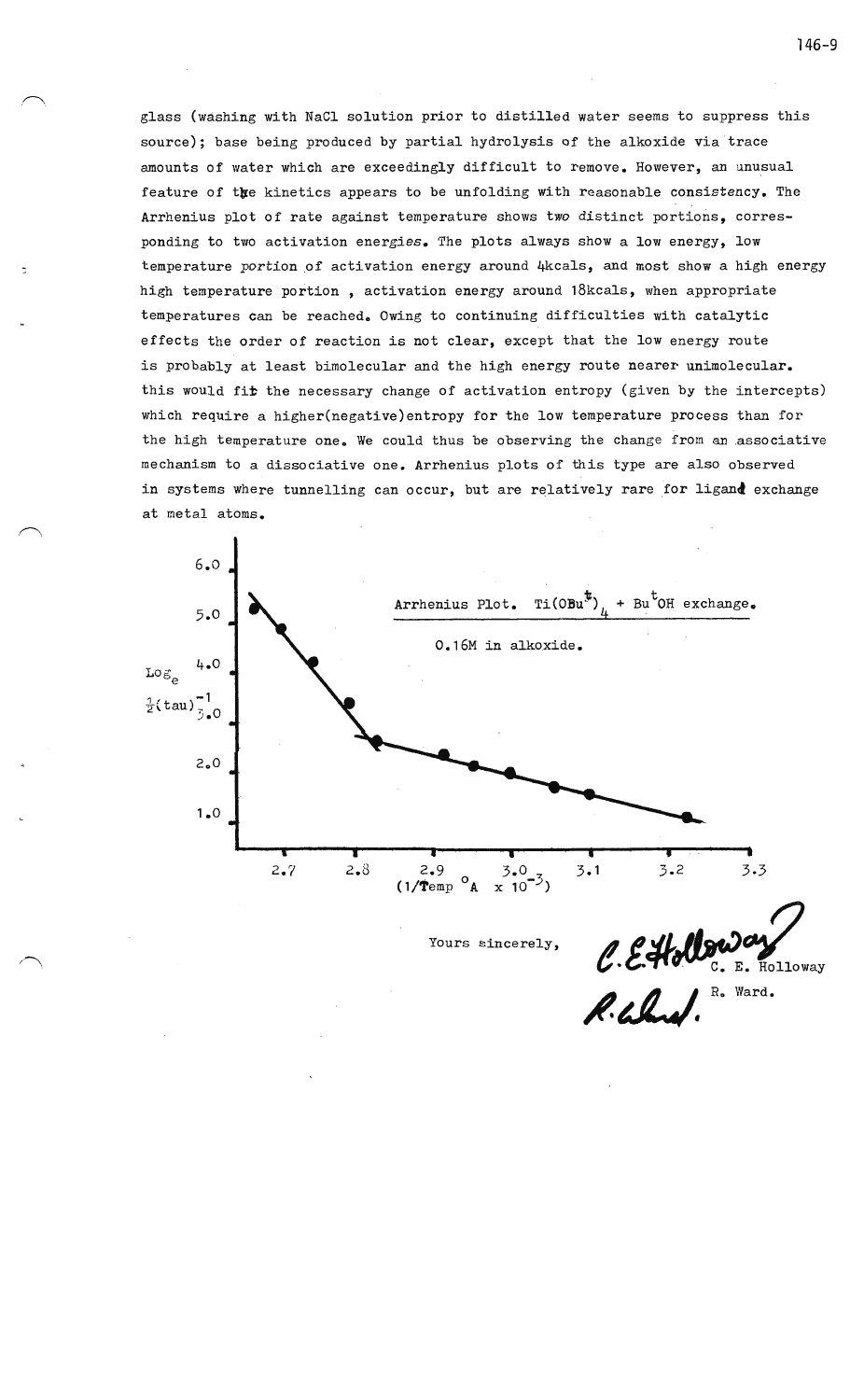# **MIAMI UNIVERSITY OXFORD, OHIO 45056**

### **DEPARTMENT OF CHEMISTRY**

Address Reply to:

Miami University c/o AFML/LPA Wright-Patterson AFB Ohio 45433

*Telephone:* **513, 529-3114** 

j.  $\overline{\phantom{0}}$ 

16 October 1970

Bernard L. Shapiro Department of Chemistry Texas A & M University College Station, Texas 77843

### PRECISION DC AMP FOR KEITHLEY LOCK IN

#### Dear Barry:

Now that there is at last a worthy competitor (Keithley 800 series) for the PAR lock in amplifiers, I am certain that many are already being applied in n.m.r. laboratories. One such application is on the Varian HR 220 (presently with Dan Urry at UAB, Birmingham) where we used the Keithley with success in locking the spectrometer and also during frequency sweep experiments.

One characteristic deficiency, however, is lack of variable DC amplification and very high output impedence. This means, of course, that the 10v full scale dynamic range of the detector cannot be fully utilized on the lv Varian recorder, and that the signal is distorted by impedence mismatch. The DC amplifier integrator shown ih the attached figure alleviates this problem and also allows integration of the n.m.r. signal.

Amplifiers shown are Zeltex 148 and 148C Chopper stabilized operational amplifiers and a Zeltex B-10 booster necessary for full range drive into the 75  $ohm$  50 db (1 db/step) precision attenuator.

Circuit operation is straightforward. The 148-BlO combination is unity gain inverting while the 148C is in a gain of -5 configuration. Therefore, the attenuator would be set at 34 db for full scale on the recorder with full scale out from the Keithley.

Sincerely, ncereix,

**DENNIS** E. **WISNOSKY** 

**DEW/dlb**  · **Enclosures**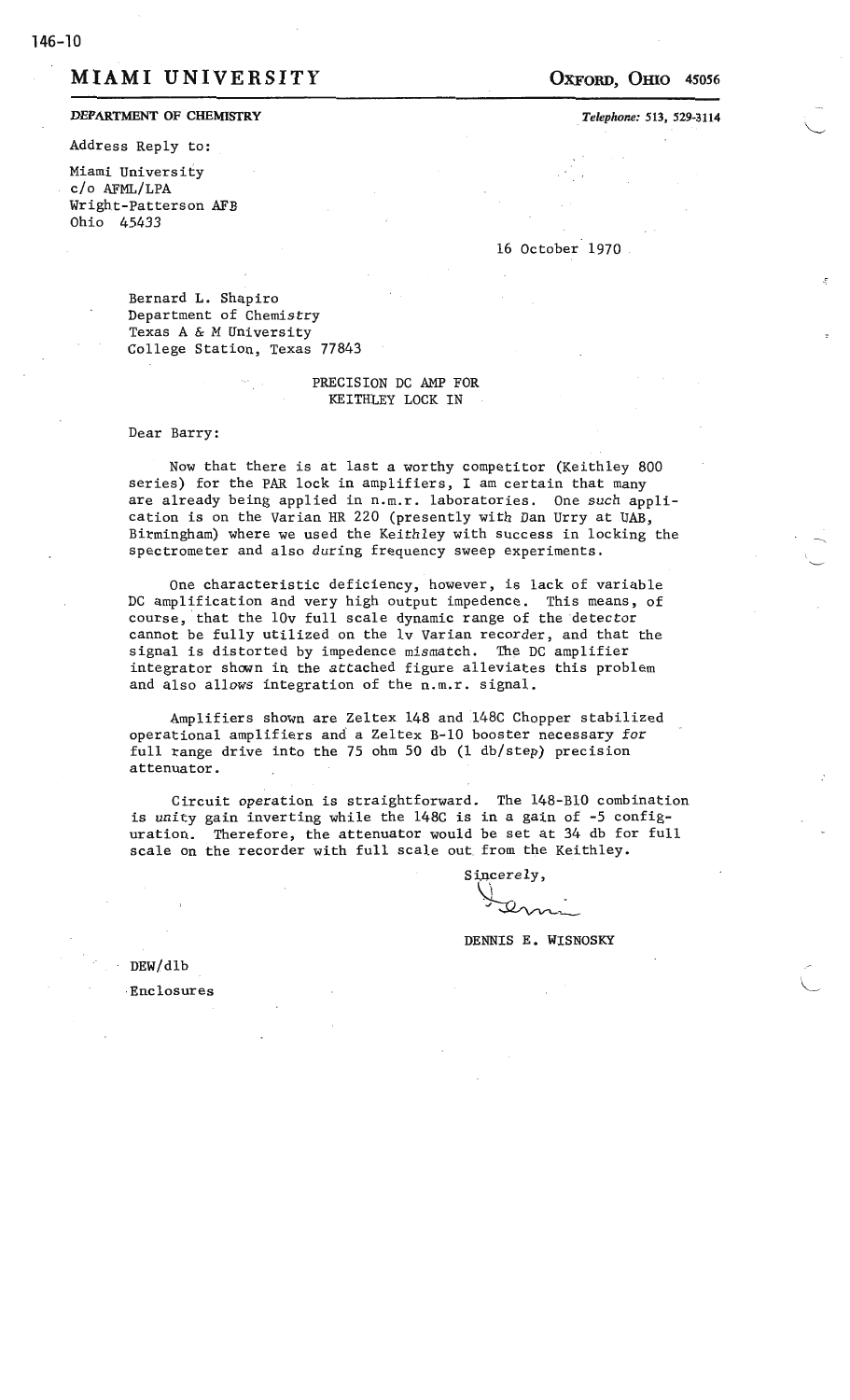

 $\cdot$  ,

 $\mathcal{L}$ 

Trim pots 20 turn precision<br>All resistors 1%  $\frac{1}{4}$  watt<br>5µf capacitor 5% polystyrene

 $\pmb{\mathsf{s}}$ 

D. E. Wisnosky 01970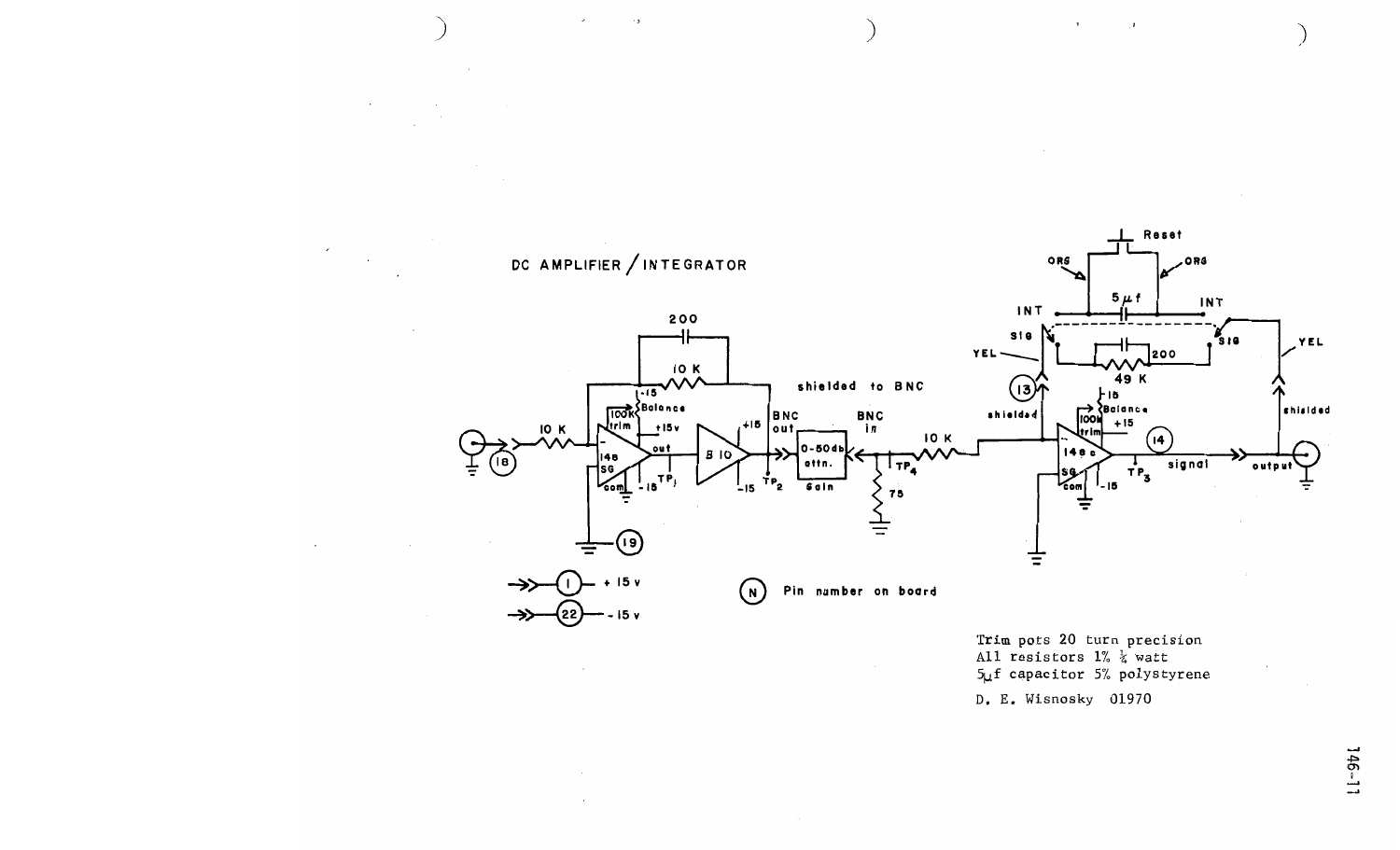

### **THE UNIVERSITY OF NEW BRUNSWICK F'RECERICTCN, N.B.**

October 16, 1970

Dear Barry:

Having received your warnings about my impending excommunication, I hasten to offer the following contribution:

### **COMMENTS CONCERNING REPLACEMENT OF 304TL TUBES WITH TRANSISTORS**

The rising replacement cost of the set of 8 regulator tubes in the V 2100 magnet power supply has led us to a consideration of alternatives. Two methods have been reported in the Newsletter: Substitution of a single watercooled 3CW 5000 TL tube (v. Parmakovich, TAMUNMR 128, 18) or construction of a transistorized regulator section (W.H. Stegemann, TAMUNMR 131, 1). We have chosen the second alternative and have copied Mr. Stegemann's design fairly closely.

The problem with any transistor replacement for the 304 TL's is the low breakdown voltage of transistors as compared with the voltage drop required across the regulator section. This voltage drop must be large enough to act as a buffer for line voltage variations and to eliminate the ripple voltage from the 3 phase push-pull rectifier section. We have found the 16 stages of Stegemann's circuit to be adequate as buffer for line voltage variations, but we observed rather large 69 Hz and 120 Hz ripple components (which must result from some unexplained asymmetry in our rectifier or 3- phase line) and we have added an input choke to the 4 µf capacitor ripple filter at the rectifier output. After construction of the transistorized regulator we first had high frequency oscillations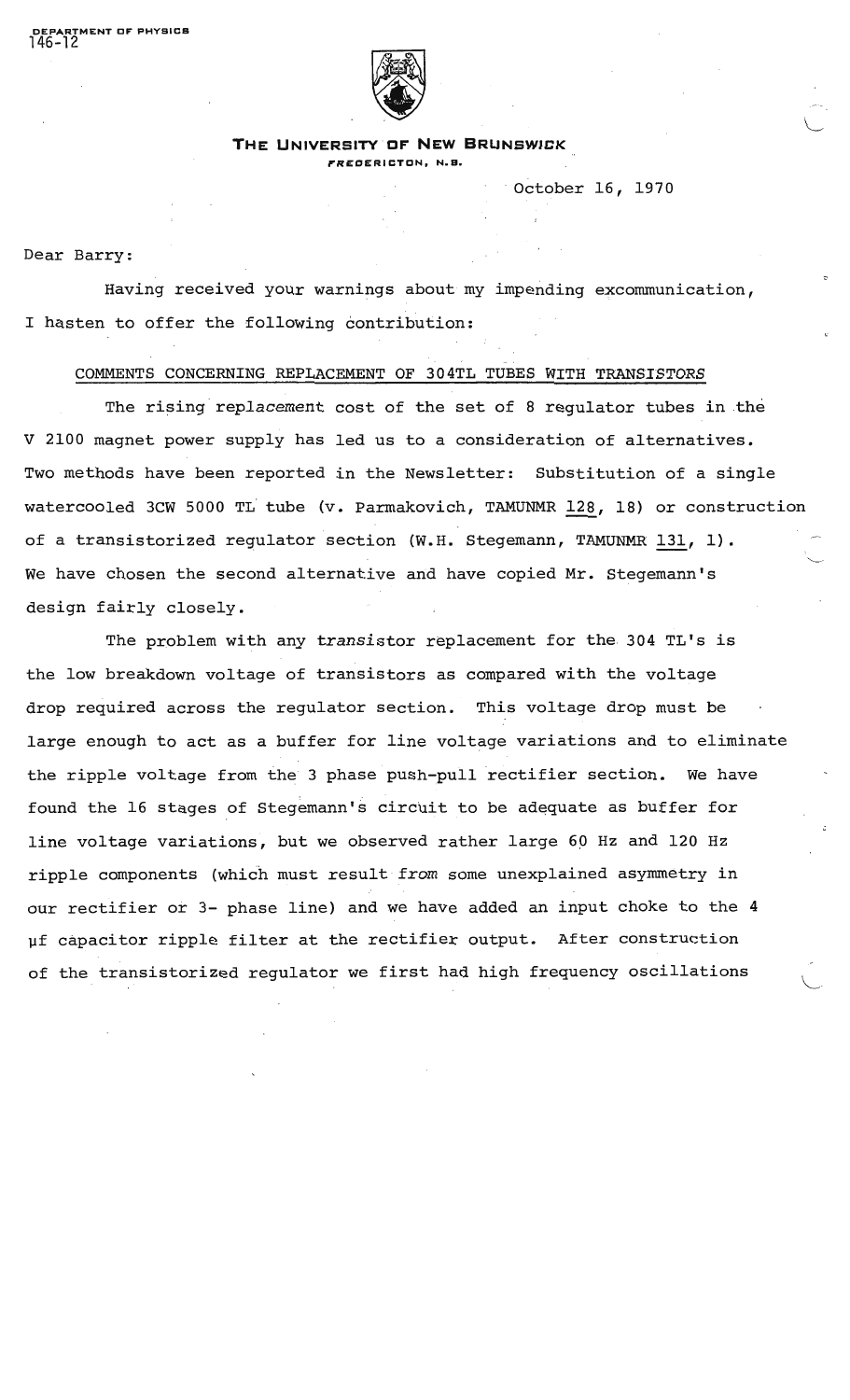in the current regulation feedback loop. These could be suppressed by shaping the frequency response at the reference resistors. The circuit then showed good regulation and stability and seemed entirely satisfactory.

It had been in operation for 8 months when a catastrophic breakdown of most of the 2N3055 power transistors occurred while the magnet was being operated at a 6% higher field for  $F^{19}$  spectrometry. Other components (except power line fuses) appear to be undamaged, the galvanometer in the Superstabilizer was protected with Si diodes (R.W. King, TAMUNMR 118, 54). We suspect that the breakdown may have been triggered by a line voltage transient caused perhaps by nearby construction work. We are now rebuilding the regulator with Zener diodes from the collector of the 2N3055 power transistors to the base of the driver transistor (BC 140) in each stage, in order to limit the voltage across each stage to a safe value.

We have also replaced the 872A mercury rectifier tubes with high voltage diodes (W.B. Menitz, 10th ENC 1969), and the 8 volt mercury reference batteries with a small power supply and IC regulator. No difficulties have been encountered with these modification.

With best regards,

Sincerely yours,

SINC.<br>Clip La La Cil<br>R. Kaiser, Professor

/cwp

146-13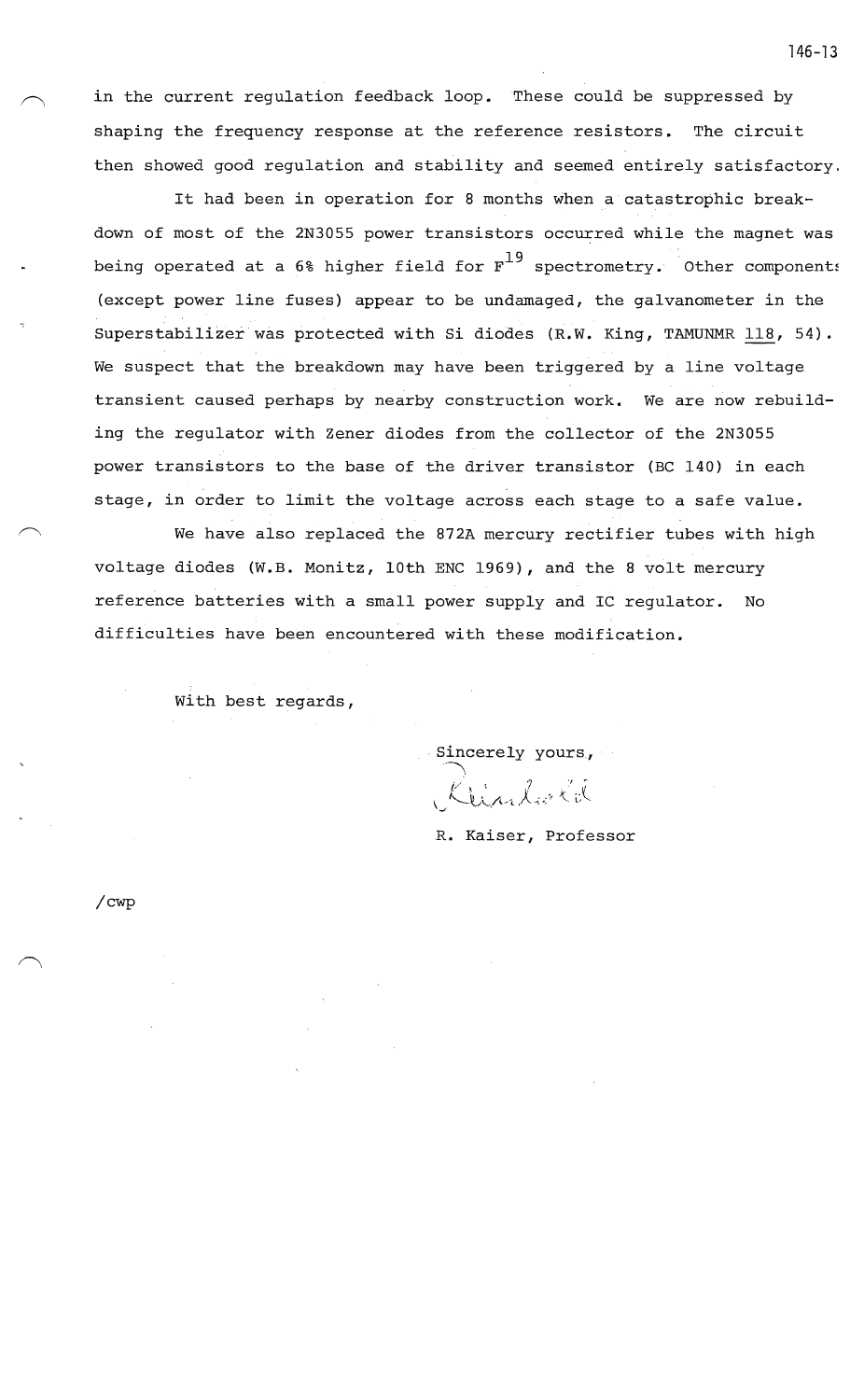### Department of Chemistry

To: Dr. B. L. Shapiro, Department of Chemistry, Texas A & M University, College Station, Texas 77843, U.S.A. .

Low temperature non-equivalence in a doubly asymmetric hydroxylamine

Recent interest in the slow interconversion of enantiomeric hydroxylamines<sup>1,2,3</sup> prompts us to report our results with a doubly asymmetric hydro:xylamine, O, N-dimethyl-N-1-phenylhydroxylamine (I). At ambient in CDC1<sub>3</sub>, the 100MHz spectrum of I showed the expected C-Me doublet at **6 1.40 (J H-CH<sub>3</sub> = 7.0 Hz), and N-Me and O-Me singlets at**  $\delta$  **2.44 and** 3.43 p.p.m. respectively; the tertiary proton appeared as a quartet at 3.60 p.p.m.

At  $-40^\circ$  **the** C-Me protons appeared as a quartet centred at  $\delta$  1.41  $(6 \text{ Me}_{\text{A}} - 6 \text{ Me}_{\text{B}} = 13.5 \text{ Hz})$ , the N-Me protons as a doublet at 2.48  $(66 - 25 \text{ Hz})$ and the 0-Me protons as a doublet at  $5.42$  p.p.m.  $(\Delta \delta$  = 32 Hz). The coalescence temperature for all three groups of non-equivalent protons was ca  $-5^{\circ}$ C (ca.  $-20$  at 60 MHz). We interpret these results as follows:

The doubly asymmetric hydroxylamine is a misture of two diastereomeric  $("dl")$  pairs  $(1 - 4)$ .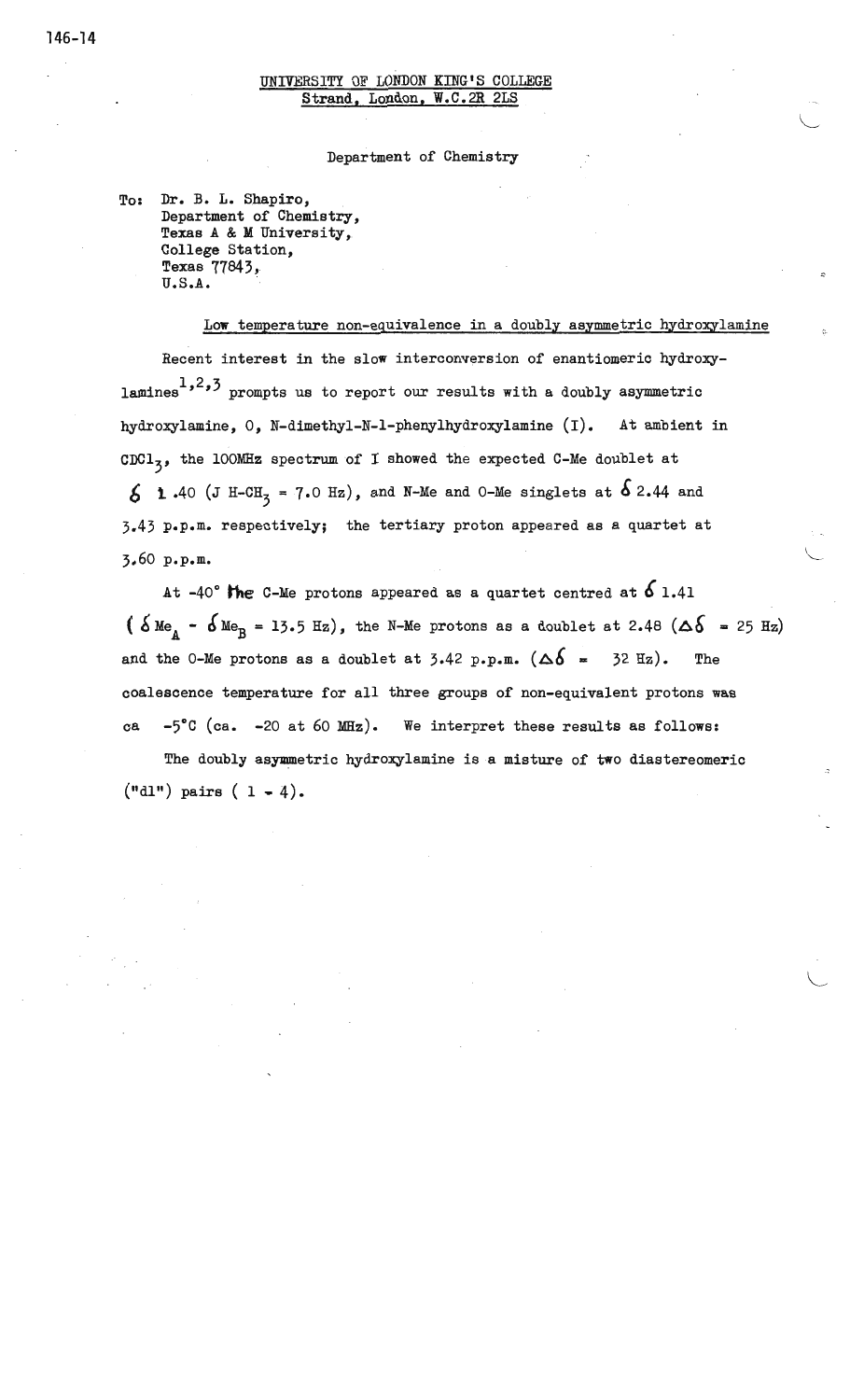





1 and 2 diastereomers; 3 and 4 disastereomers; 1 and 4 enantiomers; 2 and 3 enantiomers.

Inversion of configuration at nitrogen (and rotation about the C-N bond) converts a member of one diastereomeric pair into a member of the other pair,  $(e.g. 1 \rightarrow 2)$ . Thus at 24° inversion is so rapid that the separate methyl resonances assignable to the two diastereomers are not observed, but at -40° the diastereomeric pairs are well defined in the n.m.r. The above interpretation is oversimplified in that it takes no account of rotation about the 0-N bond. Strictly, in order for the system to be totally degenerate three energy barriers must be surmounted, viz:- N-inversion, rotation about the C-N bond and rotation about the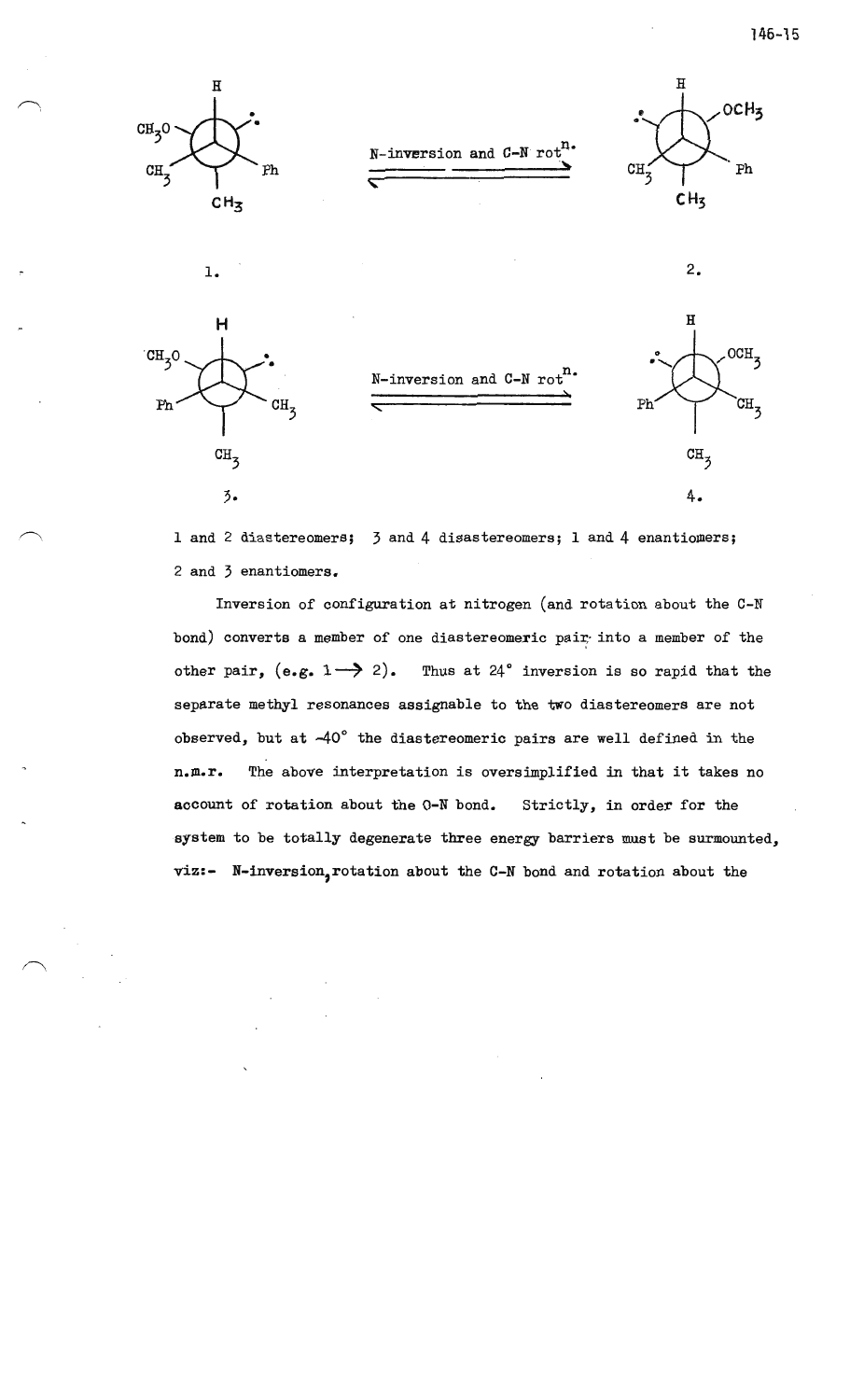146-16

N-0 bond. These three processes would convert 1 into the enantiomer **of** 3 and 3 (a diastereomer of 1) into the enantiomer of 1, i.e. lead to complete degeneracy and hence the simple n.m.r. The doubling of the N-Me and 0-Me resonance signals reported for 1, was not observed with 0,N-dimethylbenzylhydroxylamine<sup>1</sup>, 0-methyl-N-isopropylbenzylhydroxylamine<sup>2,3</sup> or 0-isopropyl-N-methylbenzylhydroxylamine<sup>2,3</sup>. This suggests that the decreased rate of N- inversion is the principal factor involved in the appearance of separate diastereomer resonances at low temperatures, although the slowing down of rotation about the N-C and N-0 bonds may help to accentuate the chemical shift difference between the signals.

The original integrated spectrum at  $-40^{\circ}$  indicated that the diastereomeric pairs were present in approximately equal quantities. Recent experiments with a freshly prepared sample of I however, definitely showed unequal populations of the diastereomers (ratio 2: 1) at  $-40^{\circ}$ for all three diastereotopic methyl groups. Subsequent experiments on the same sample failed to confirm this result and gave spectra very similar to those obtained originally. This unexplained anomaly is currently under investigation and so far it appears that the effect is connected with the age of the sample.

We should like to thank Dr. D. Z. Denney (Rutgers University. New Brunswick, N.J.) and PCMU (Harwell) for the 100MHz spectra recorded on varian HA 100 spectrometers.

1. D. L. Griffiths and J. D. Roberts, J.Amer.Chem.Soc., 87, 4089 (1965). 2. M. Raban and G. W. J. Kenney Jr., Tetrahedron Letters, No.17, 1295 (1969).  $\mathfrak{Z}.$  M. Raban, G. W. J. Kenney Jr. and F. B. Jones Jr., J.Amer.Chem.Soc.,  $91$ , 6677 (1969).

C.D. Hall.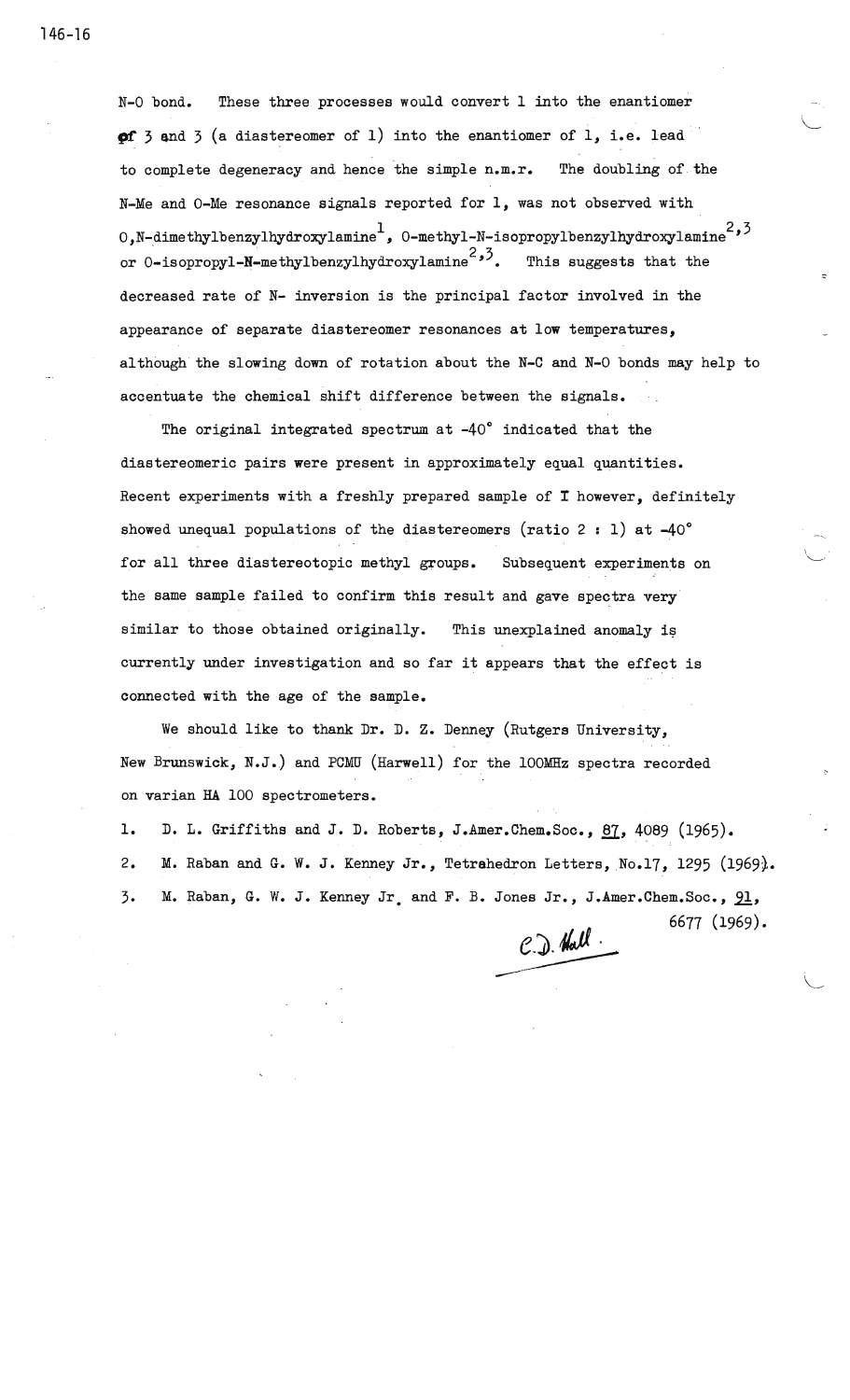### PHYSIKALISCHES INSTITUT DER UNIVERSITAT BASEL KLINGELBERGSTRASSE 82 - TEL. 4304 22 VORSTEHER: PROF. **DR, P.** HUBER

Prof.Dr.P.Diehl Dx.P.M. Henrichs **W.** Niederberger

Prof. B. L. 5 h a p i r o Chemistry Department Texas A. & M. University College Station

 $T e x a s - 77843$ 

u.s~A.

### Computer program SHAPE

Dear Barry,

 $\bigcap$ 

We have developed a computer program (SHAPE) for the iterative calculation of geometry and degree of orientation of a molecule from its direct couplings using a weightedleast-squares method.

The number of magnetic nuclei in the molecule should not exceed eight. The direct coupling is defined according to Saupe (Z.Naturforsch. 20A, 572 (1965): a pseudo-dipolar part is not taken into account.

Descriptions of the program and listings are available upon request.

### Sincerely yours,

P.M. Henrichs W. Dudelle ge

P. Diehl P.M.Henrichs **W.** Niederberger

146-17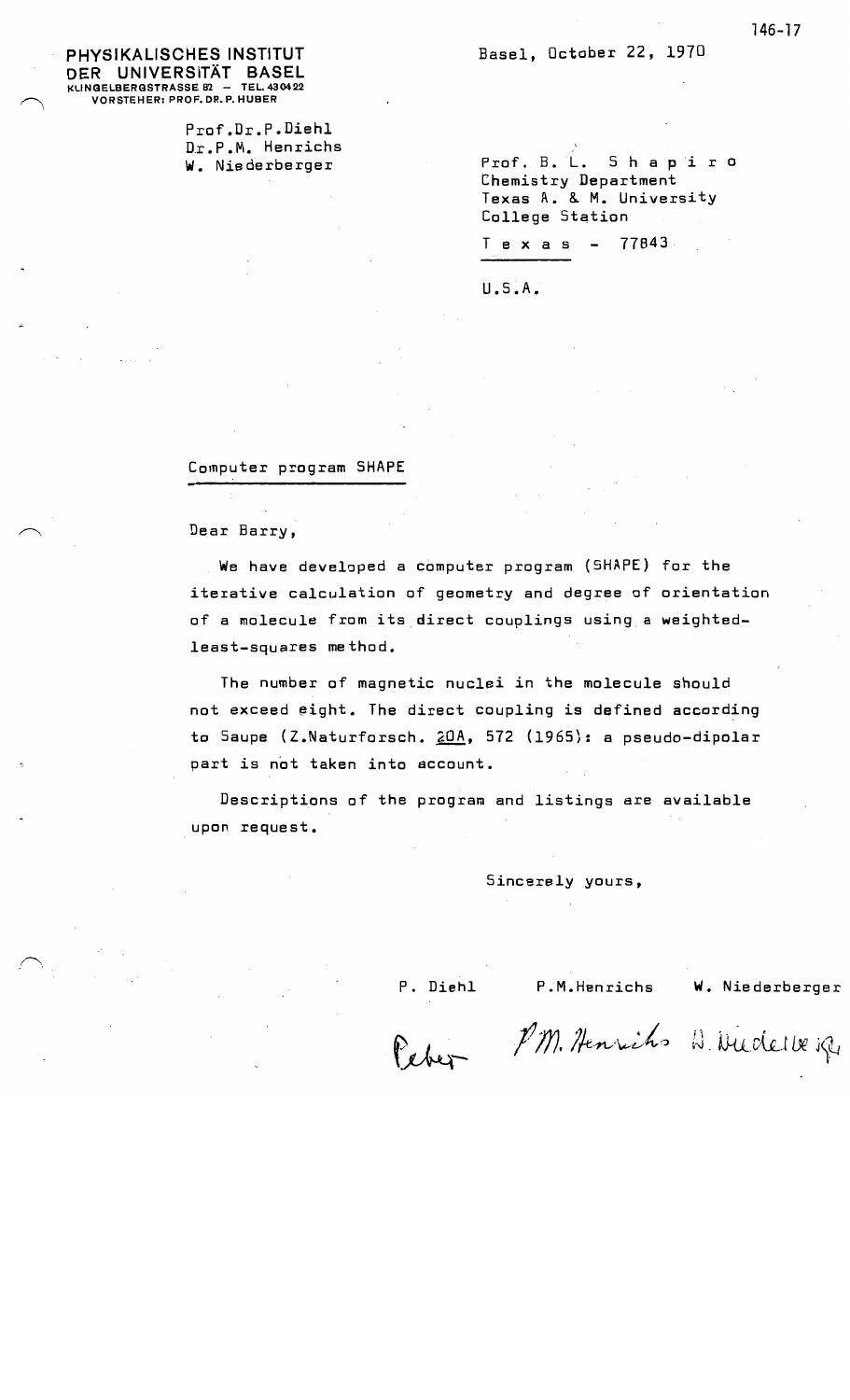, **146-18** 

School of Chemistry, University of Bradford, Bradford 7, Yorkshire, England.

21st September, 1970.

DWJ/mm

Professor Bernard L. Shapiro, TAMUNER Newsletter, Department of Chemistry, Texas A and M University, College Station, Texas 77843, U.S.A.

Dear Dr. Shapiro,

# <sup>1</sup>H Chemical Shifts in 9-Substituted Fluorenes

Recently, in collaboration with Dr. P.H. G. Bavin of SKF Laboratories Ltd., K.D.B. and D.W.J. have examined the p.m.r. spectra of over 40 **9**-substituted fluorenes in CC1<sub>4</sub>, acetone- $d_6$ , and dimethylsulfoxide- $d_6$ . In view of the correlations often encountered between chemical shifts and substituent electronegativities, we have taken the opportunity of combining the shifts,  $s_{\text{s}}$ , (and also the shifts,

**8**, rel, relative to the parent) with those of other 9-fluorenes in the literature in an attempt to assess their dependence on polarizability, dipole moment, Hammett constants and related quantities.

While  $\delta_{9,rel}$  tends to increase with mutually-consistent group electronegativity,<br>E [Wells, Prog.Phys.Org.Chem. <u>6</u>, 111 (1968)] **de**shieldings for -CN,-C=C- (cylindrically synnnetrical) and -CH=CH- are smaller, and those for -SH and -Ph somewhat larger, than expected. Further,  $-Br$  and  $-Cl$  have much bigger shifts than for the average line,  $-F$  is on the line, and  $-CF_5$  has a much smaller shift; anisotropy of F appears to have a surprisingly small effect. Deviations from linearity are less if  $\delta_9$  is plotted against group electronegativity,  $E_{n}$ , determined by p.m.r.; the mean gradient is 1.2 p.p.m./ $E_p$  unit.

When  $S_9$  in  $9 - R$ -fluorenes is plotted against  $S_{CH_2}$  in  $CH_{5R}$  (and much the same is true for a graph against  $S_{CH_2}$  in PhCH<sub>2</sub>R), nearly all the points are below the line of unit gradient drawn through R=H. Evidently substituents have less effect on  $H - 9$  shifts in fluorenes than in methane and toluene. Electronegativity apart, we detected no correlation between **s;~** and any of the following: Q (as used, for example, by W. B. Smith et al., J.Phys.Chem. 74, 812 (1970)); Hammett constants  $\sigma_{I}$ ,  $\sigma_m$ , and  $\sigma_p$ ; group dipole moment; and the substituent bulk (as given by cubes of radii).

Of the aromatic chemical shifts,  $S_4$  tended to shift to higher fields with "polar" Hammett constant,  $\sigma_{I}$ , and  $\sigma_{I}$  to lower field with  $-\Delta X$  and with substituent size. Otherwise,  $\sigma_{I}$  and  $\sigma_{A}$  appeared independent of Q (see reference above to  $V_i$ . B. Smith,  $et al$ , group E, dipole moment, and other Hammett constants.</u> The most divergent points in the graph of  $\sim$  4 against  $\sim$  I are for 9-fluorofluorene (  $\delta$   $_4$  = 0.45 ppm instead of 0.2) and 9-cyanofluorene (0.02 instead of 0.20 predicted from the  $\sigma$ <sub>I</sub>-value). Calculations with models of fluorene and its 9-F, 9-Cl, and  $\sigma$ <sub>I</sub>-value). Calculations with models of fluorene and its 9-F, 9-Cl, and 9-Br derivatives suggested that, in order for electric-field effects to make a substantial contribution to H-4 shielding, constant B in the equation

 $\sigma_{\rm E}$  = - 3BPId<sup>-6</sup>,

(where Pis the *C-R* bond polarizability, I is the ionisation potential of R, and dis the distance between R and the proton) would have to be of opposite sign and many times larger than proton shieldings require.

K.D.B. is now at School of Chemistry, University of Leeds, England, and R.S.I.<br>is moving to Dept. of Chemistry, University of Durham, England.

Yours sincerely,

 $K$ . D. Bartles K. D. Bartle

 $\beta J^{\circ}$  de  $\beta$ <br>B. J. Dale D. W. Jones

. *. . .P* **-'l**  *j)f:;~-:* 

L

R. S. Hattheus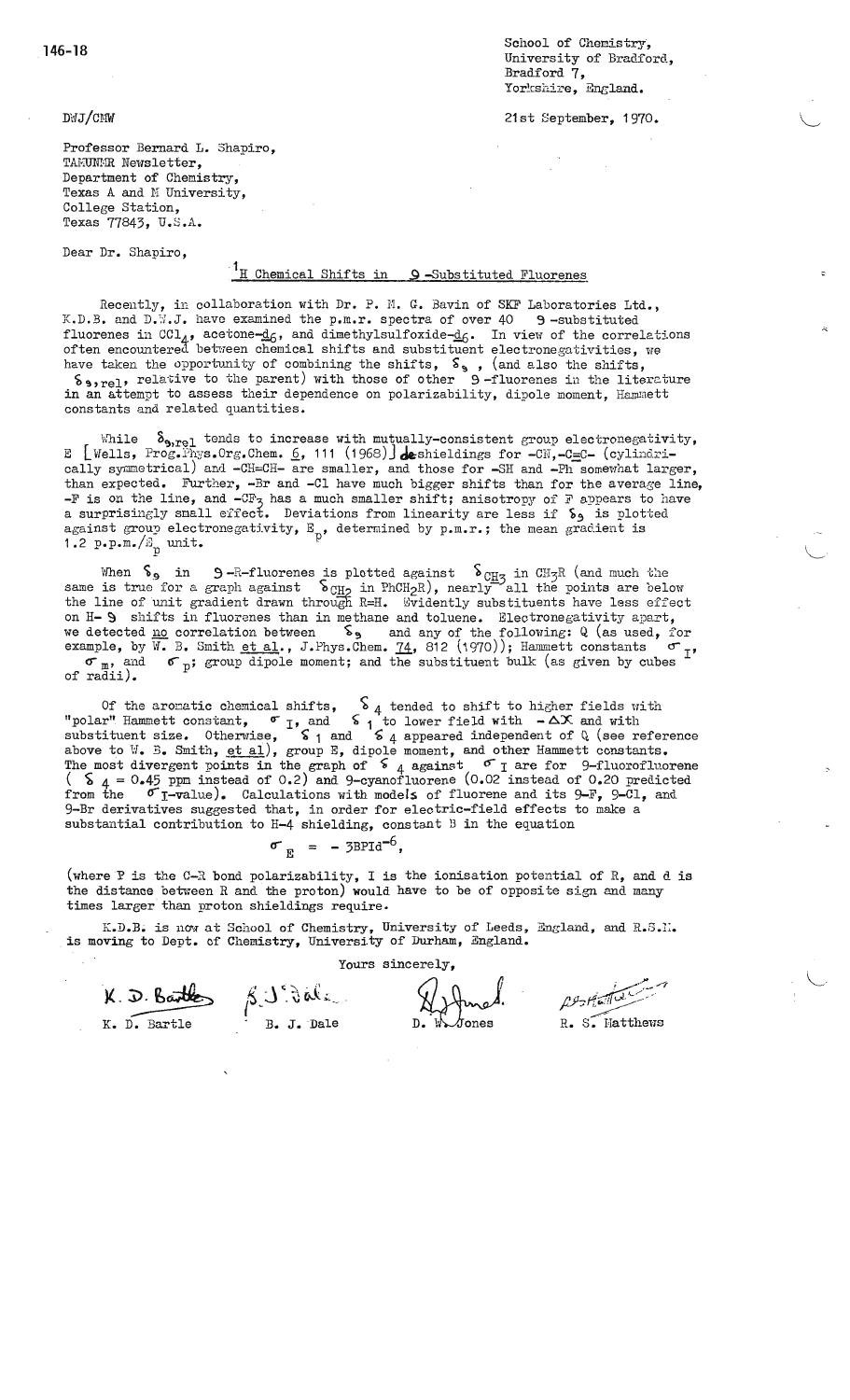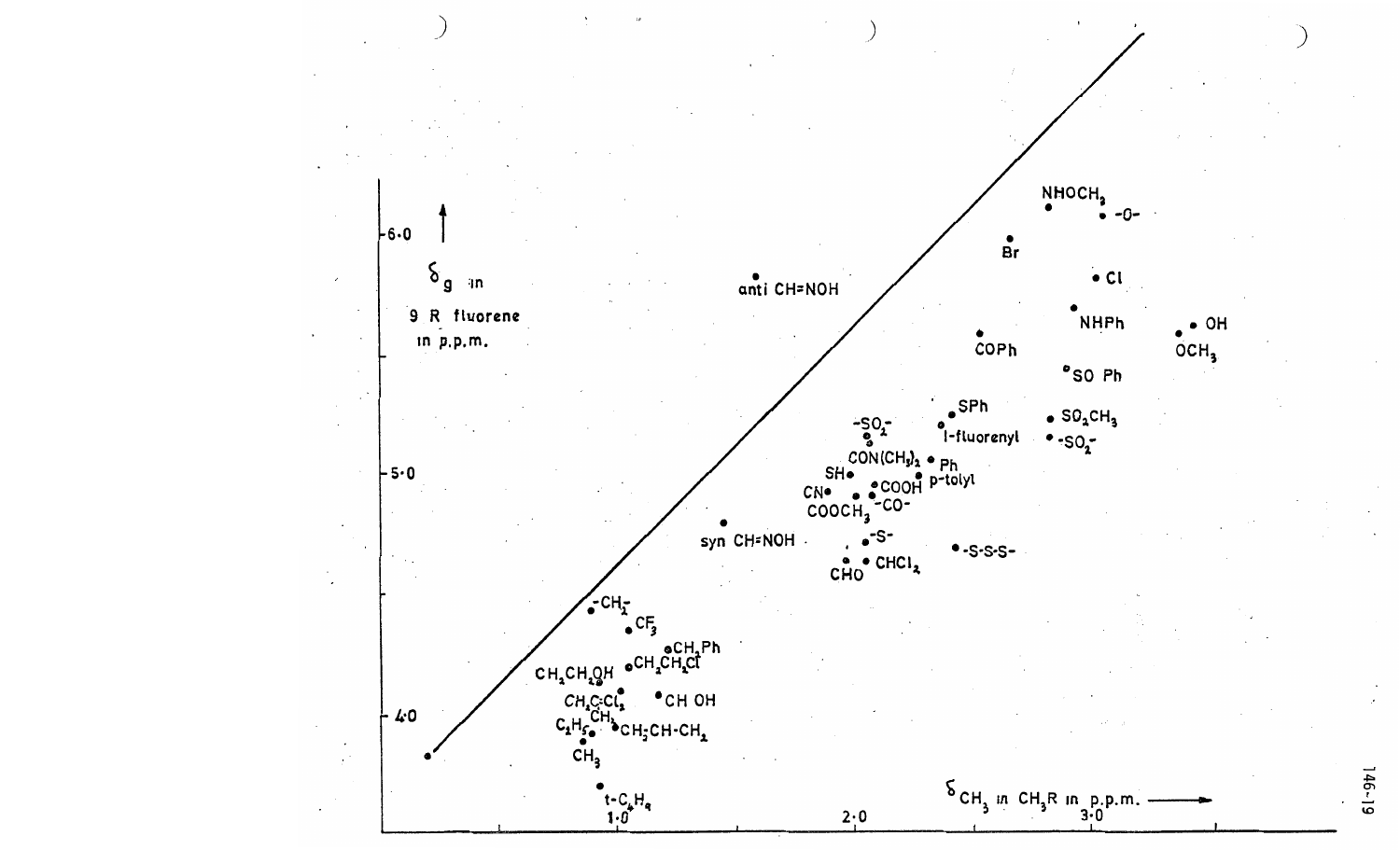### **NORTH TEXAS STATE UNIVERSITY**

**DENTON, TEXAS** 

**DEPARTMENT OP GHEMISTRY** 

October 21, 1970

L

 $\overline{\mathcal{L}}$ 

Dr. Bernard L. Shapiro TAMNMR Newsletter Department of Chemistry Texas A & M University College Station, Texas

Dear Barry: The Conformation of 1,4-Dihydro-l~naphthoic Acid

There has just appeared convincing evidence that the 9-substituent in 9,10-dihydroanthracenes is pseudo-axial [J. B. Stothers et al., J. Am. Chem. Soc., 92, 5912 (1970)]. Presumably steric interaction of the 9-substituent with the aromatic peri protons is sufficient to force the substituent out of the pseudo-equatorial position.

In view of these results, it would be of interest to ascertain the effect of one aromatic ring, i.e., whether the peri proton of one ring would be sufficient to force the substituent into the pseudo-axial position. We have already collected data that can answer this question -- we have investigated the nmr spectrum of  $1,4$ -dihydro-1-naphthoic acid  $(1)$  and have discovered that indeed the carboxylate group is pseudo-axial.

Using a Jeolco PS-100 nmr spectrometer and the Laocoon III program, the following parameters were obtained for 1,4-dihydro-l-naphthoic acid: chemical shifts  $H_1-H_5$  respectively  $\tau$  5.45, 3.93, 3.75, 6.53, 6.37. coupling constants  $J_{AR}$ :  $J_{12}$  4.59;  $J_{13}$  1.22;  $J_{14}$  3.93;  $J_{15}$  3.93;  $J_{23}$  9.62;  $J_{24}$  1.24;  $J_{25}$  2.97;  $J_{34}$  4.60;  $J_{35}$  2.44;  $J_{45}$  21.92.

The relative magnitudes of the vicinal  $[J_{12}, J_{34}, J_{35}]$  and allylic  $[J_{13}, J_{24}, J_{25}]$  coupling constants are convincing evidence [M. Karplus, J. Chem. Phys., 30, 11 (1959); M. Barfield, J. Chem. Phys., 41, 3825 (1964)] that  $H_1$  is pseudo-equatorial, and that the carboxylate group is therefore pseudo-axial.



Sincerely,

 $L$  Marshall James L. Marshall Assistant Professor of Chemistry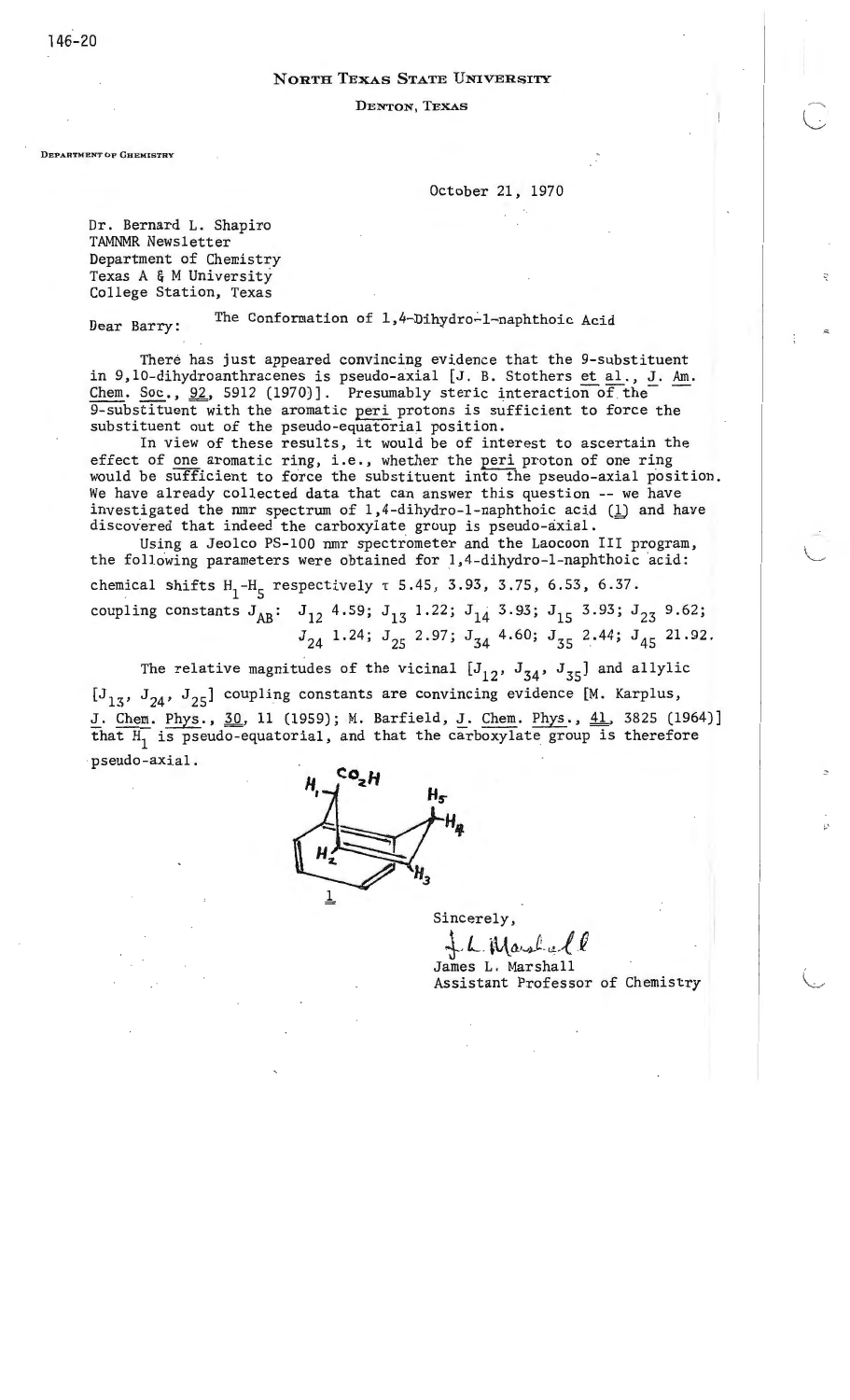ff ,, **l..ABORATOIRE** DE **BIOCHIIIIE** 



ADRESSE TELEGRAPHIQUE

146-21

"RESEARCH"

PLEASE QUOTE FILE No. No DE DOSSIER A RAPPELER

# **NATIONAL RESEARCH** COUNCIL OF **CANADA CONSEIL NATIONAL** DE RECHERCHES DU **CANADA**

### **OTTAWA** 7.

21st October 1970

Professor B. Shapiro, Department of Chemistry, Texas A and M University, College Station, Texas 77843.

### ANALYSIS OF A 'DECEPTIVELY SIMPLE' ABX SPECTRUM USING SOLVENT PERTURBATIONS; DMSO BEWARE!

### Dear Barry:

Thank you for commencing my subscription to the NMR newsletter. Our laboratory is primarily interested in applications of NMR to biological problems. We have a Varian XL-10015, equipped to study  $1_H$ ,  $1\frac{1}{9}F$ ,  $3\frac{1}{9}F$ , and  $1\frac{3}{9}C$ , in continuous wave and Fourier transform modes. We are particularly interested in making contact with people who have written NMR or ESR programmes for the Varian 8K 620i computer.

Recently George Neville, Barry Blackburn, Roxanne Deslauriers, and I have been studying the conformations of amphetamine drugs such as amphetamine HCl.

We have been using the couplings between the methylene and methine hydrogens to monitor rotamer populations about the  $CH_2$ -CH bond. Usually the  $CH<sub>2</sub>$  and CH hydrogens constitute a normal ABX or ABC system which can be handled conventionally using LAOCOON III. In the case of ampheta-



mine HCl, however, the  $CH_2$  region of the spectrum consisted of only two lines - a 'deceptively simple' spectrum<sup>1,2</sup>, which defied a proper analysis. By studying the spectra in various mixtures of DMSO-D<sub>6</sub> and D<sub>2</sub>O, we were able to change the relative rotamer populations and obtain analyzeable spectra. Extrapolation of the coupling constants and chemical shifts from mixed solvents to pure  $D_2O$  looked as below. Spectral simulation

• • • • • 2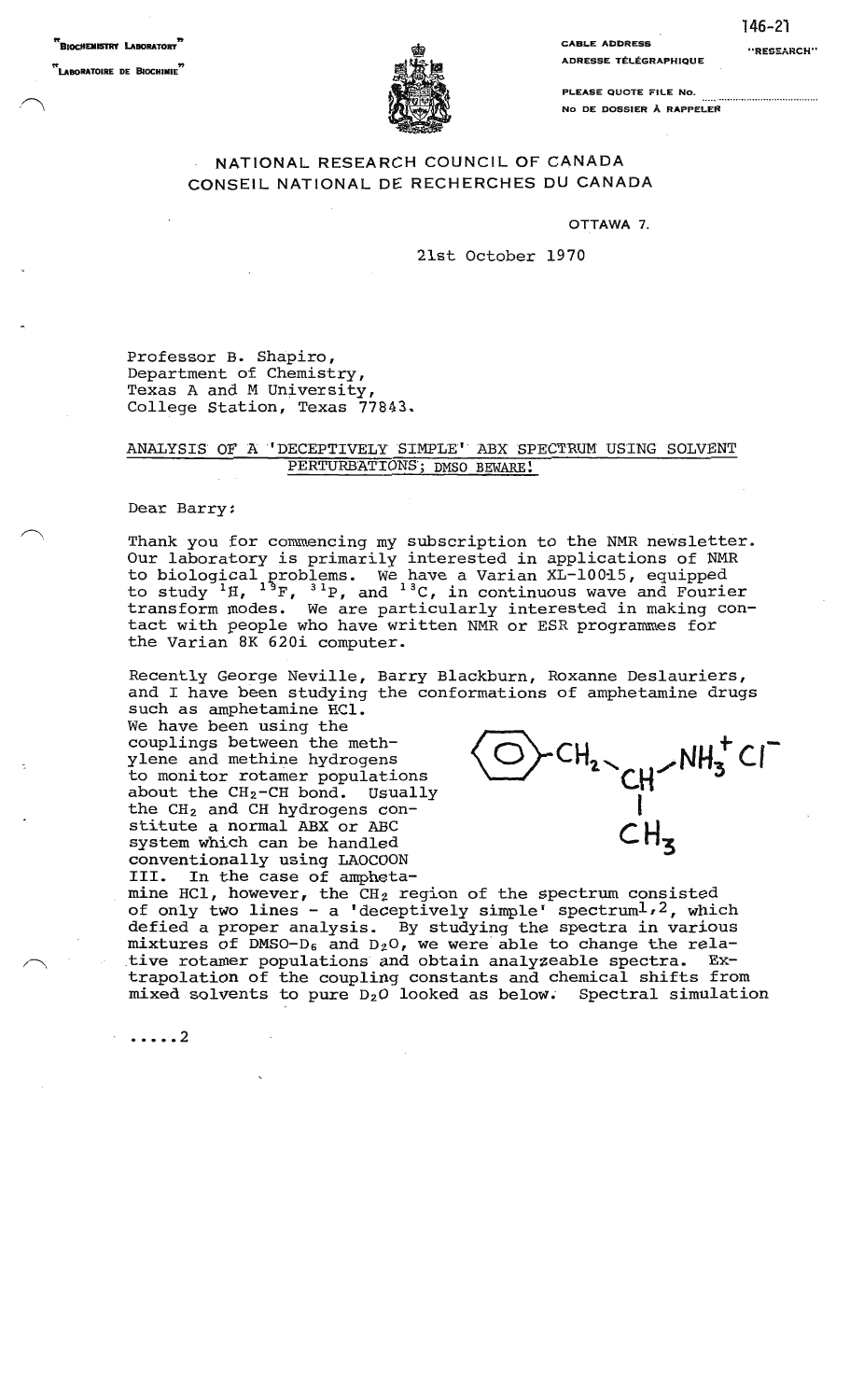Professor B. Shapiro  $-2$   $-$  21st October 1970

:::

using the extrapolated parameters gave good agreement with the observed spectrum, and thus permitted analysis of the rotamer populations under the required solvent conditions.



Finally, a word of caution regarding the use of DMSO-D6 as a solvent for phenolic compounds. In recent studies of dipeptides containing tyrosine we have several examples of extraneous peaks developing with time in the aromatic hydrogen region, presumably due to reaction of DMSO-D<sub>6</sub> with the hydroxyl group of tyrosine.

Yours sincerely,

Ian C.P. Smith

ICPS:pg

1 R. Abraham and H.J. Bernstein, Can. J. Chem. 39, 216 (1961)

<sup>2</sup>G. Slemp, Applied Spectroscopy *l ,* 263 (1969).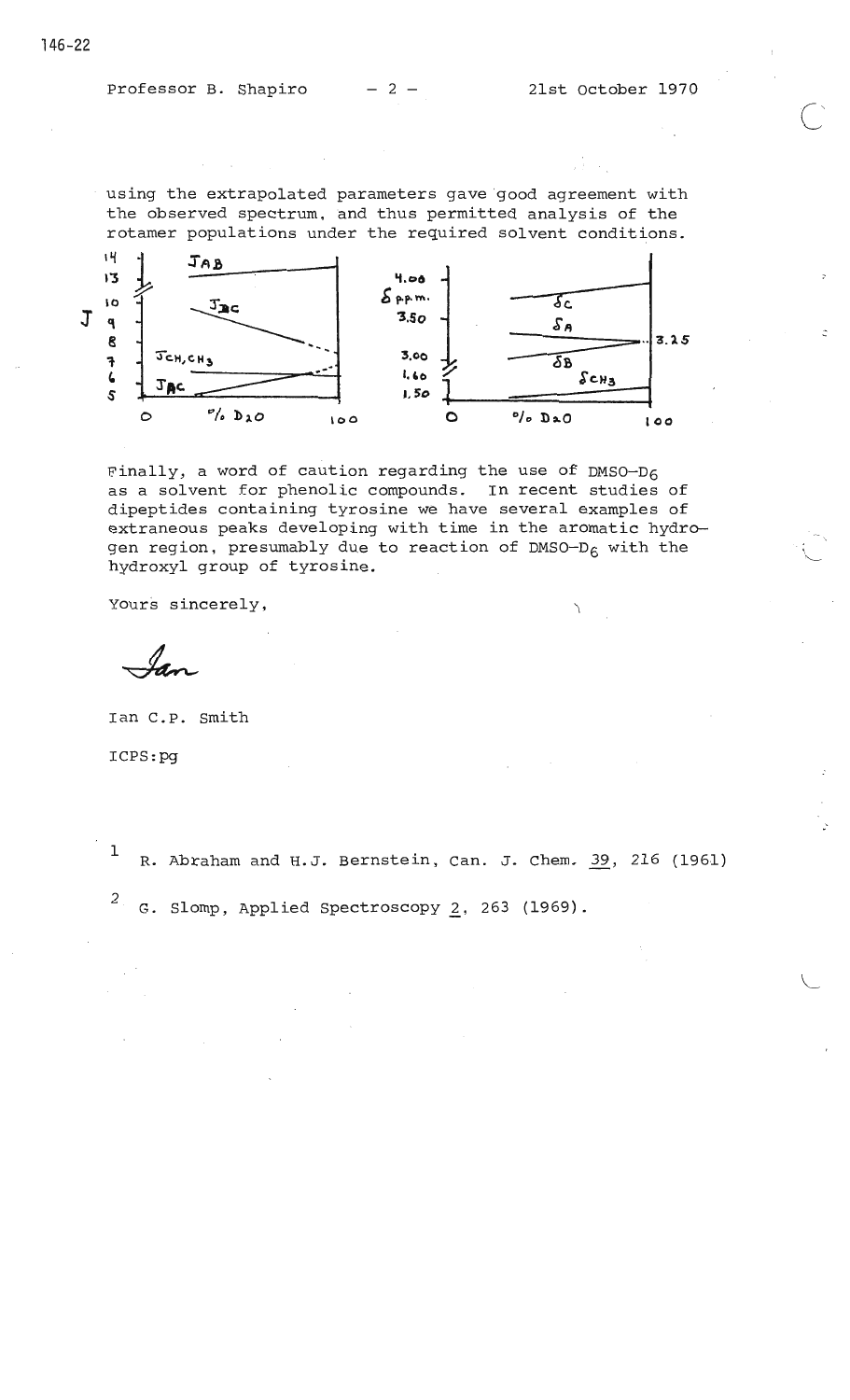

# THE FOURTH INTERNATIONAL SYMPOSIUM ON MAGNETIC RESONANCE

25TH. ANNIVERSARY OF NUCLEAR MAGNETIC RESONANCE ISRAEL, REHOVOT, AUGUST 23-27, 1971 - JERUSALEM, AUGUST 30-31, 1971

October 23, 1970.

ORGANIZING COMMITTEE D. Fiat, Rehovot, (Chairman) A. M. Chmelnick, Rehovot (Secretary) A. Abragam, Saclay S. Alexander, Jerusalem E. R. Andrew, Nottingham J. D. Baldeschwieler, Stanford - - - - ... H. J. Bernstein, Ottawa R. Blinc, Ljubljana A. D. Buckingham, Bristol C. Coogan, Melbourne S. Fujiwara, Tokyo H. S. Gutowsky, Urbana K. H. Hausser, Heidelberg L. W. Reeves, Waterloo (Ontario) M. Sheinblatt, Tel-Aviv A. J. Vega, Rehovot J. S. Waugh, Cambridge (Mass.)

Corespondence Address: **Executive Committee** The Fourth International Symposium on Magnetic Resonance The Weizman Institute of Science Rehovot, Israel.

Prof. Bernard L. Shapiro, Department of Chemistry, Texas A & M University, College Station, Texas 77843,  $U.S.A.$ 

Dear Professor Shapiro,

Would you please publish the following announcement in the NMR Newsletters:

#### Announcement

The Fourth International Symposium on Magnetic Resonance (25th anniversary of nuclear magnetic resonance) will take place at the Weizmann Institute of Science, Rehovot and the Hebrew University, Jerusalem, Israel, on August 23 - 31, 1971.

> Among the invited speakers are: F. Bloch & E.M. Purcell W.A. Anderson (Palo Alto) E.R. Andrew (Nottingham) J.D. Baldeschwieler (Stanford) E.D. Becker (Washington, D.C.)<br>G.J. Bené (Geneve)<br>H.J. Bernstein (Ottawa) R. Blinc (Ljubljana) A.D. Buckingham (Cambridge) M. Cohn (Philadelphia) P. Diehl (Basel) S. Fujiwara (Tokyo)<br>R.M. Golding (Kensington) H.S. Gutowsky (Urbana) E.L. Hahn (Berkeley) K. Hausser (Heidelberg) G. Hertz (Karlsruhe)

> > . . . . 2

הסימפוזיון הבינלאומי הרביעי לתהודה מגנטית - ישראל, 1971 25 שנה לתהודה מגנטית גרעינית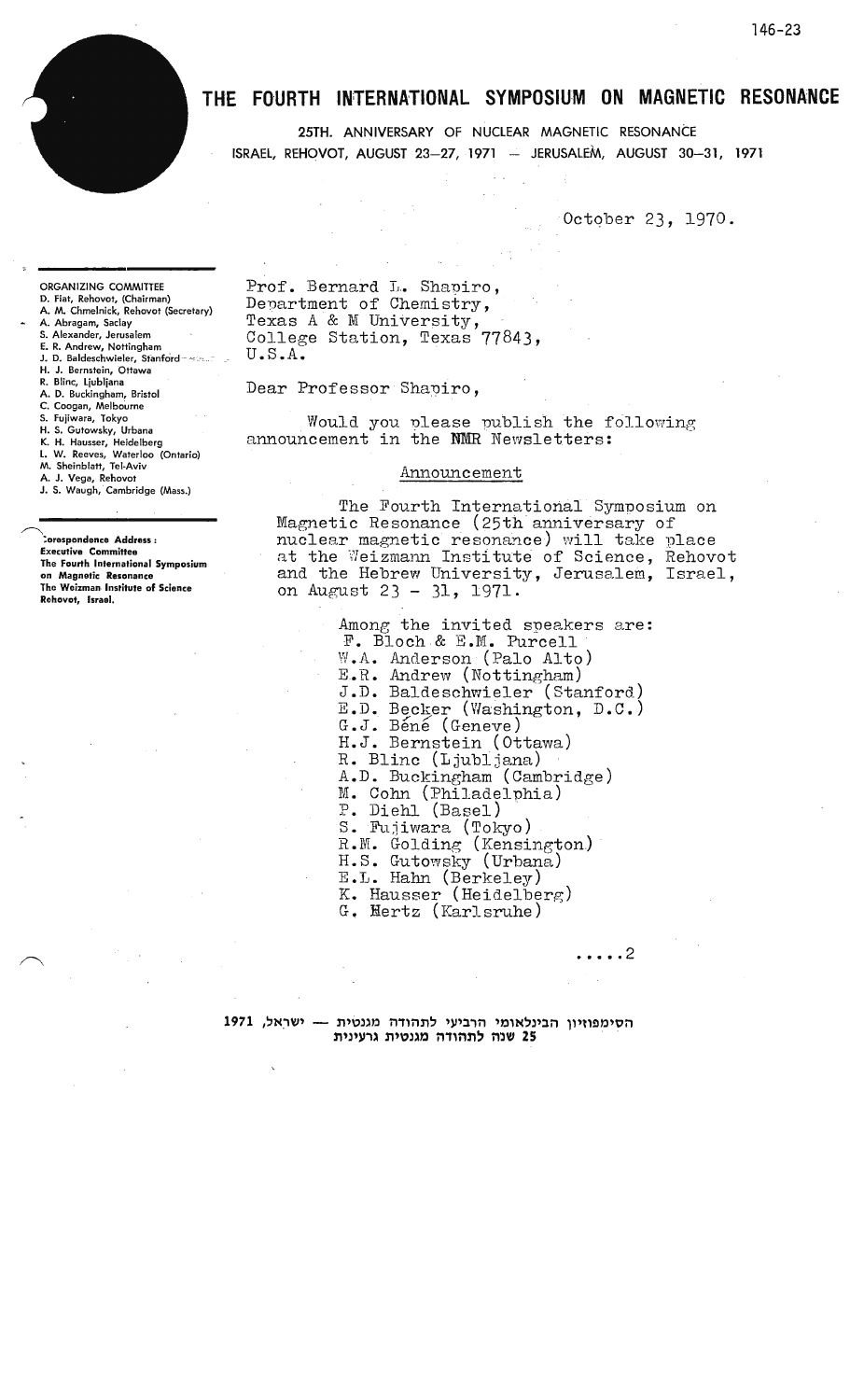$D.J.E.$  Ingram (Keele)  $J.J.$  Katz (Argonne) D. Kivelson (Los Angeles) M. Klein (Berkeley) W.D. Knight (Berkeley) G. Laukien (Karlsruhe) C. MacLean (Amsterdam)<br>S. Meiboom (Murray Hill) W.D. Phillips (Wilmington) J.D. Roberts (Pasadena)<br>R.G. Shulman (Murray Hill) C.P. Slichter (Urbana)

J.S. Waugh (Cambridge)

Prospective participants should address inquiries to the organizing committee. Participants interested in presenting papers at the symposium are invited to do so. Brief summaries should be submitted prior to April 1st, 1971.

The 1971 symposium will emphasize basic nuclear magnetic resonance and its avolications. However, contributions in electron spin resonance, quadrupole resonance, cyclatron resonance, ferromagnetic resonance and acoustic magnetic resonance are invited.

All correspondence should be addressed to:

Executive Committee, The Fourth International Symposium on Magnetic Resonance, The Weizmann Institute of Science, Rehovot, Israel.

Thank you in advance for your cooperation.

Yours sincerely.

Daniel Fiat.

 $DF/mt$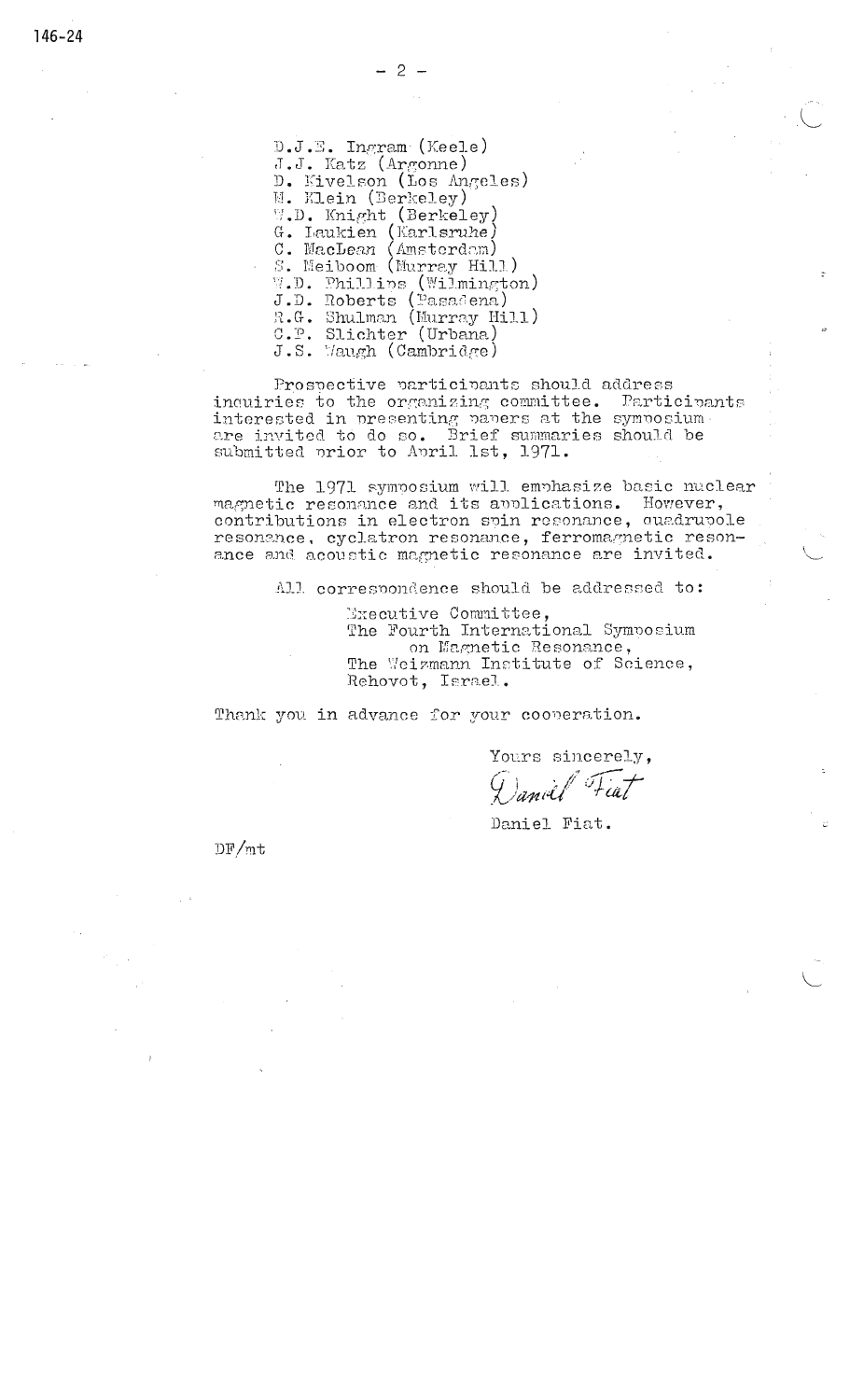

## **THE DOW CHEMICAL COMPANY**

**EASTERN RESEARCH LABORATORY POST OFFICE BOX 400 WAYLAND\_, MASSACHUSETTS 01 77B 617** · **235-5422** 

November 4, 1970

I

Professor Bernard L. Shapiro Department of Chemistry Texas A & M University College Station, Texas 77843

Dear Dr. Shapiro:-

AN INDIRECT NUCLEAR OVERHAUSER EFFECT VIA CHEMICAL EXCHANGE

An NMR investigation of  $9-(2', 4', 6'$ -trimethylphenyl)xanthene, I, was recently completed in this laboratory.<sup>1</sup> At ambient temperature  $(+31^{\circ}C.)$  the NMR of I exhibits three resonances at  $1.60$ , 2.27 and 2.536 due to the methyl substituents at positions  $2^1$ ,  $4^1$  and  $6^1$ , respectively, and a singlet at  $5.96$ due to  $H_9$ ; the aromatic protons are centered near  $6.88 \delta$ .<br>As shown<sup>9</sup>in I, steric interactions force the 9-aryl ring to be approximately perpendicular to the



xanthyl moiety leading to a very different magnetic environment for the two ortho methyls. Upon raising the temperature the signals for these two methyl groups,  $Me-2'$  and  $Me-6'$ , broaden and eventually coalesce at 95°C. The barrier to methyl magnetic equilibration was attributed to hindered rotation about the 9-aryl bond.

During the course of that study, nuclear Overhauser effect experiments were carried out to substantiate chemical shift arguments which assigned the low field Me-6' as being syn to  $H_q$ . argaments which assigned the fow field here as seing syn to ng.<br>These experiments were performed on a Varian HA-100 operating in These experiments were performed on a Varian HA-100 operating 'in<br>frequency sweep mode usinga thoroughly degassed CDC1<sub>3</sub> solution of I.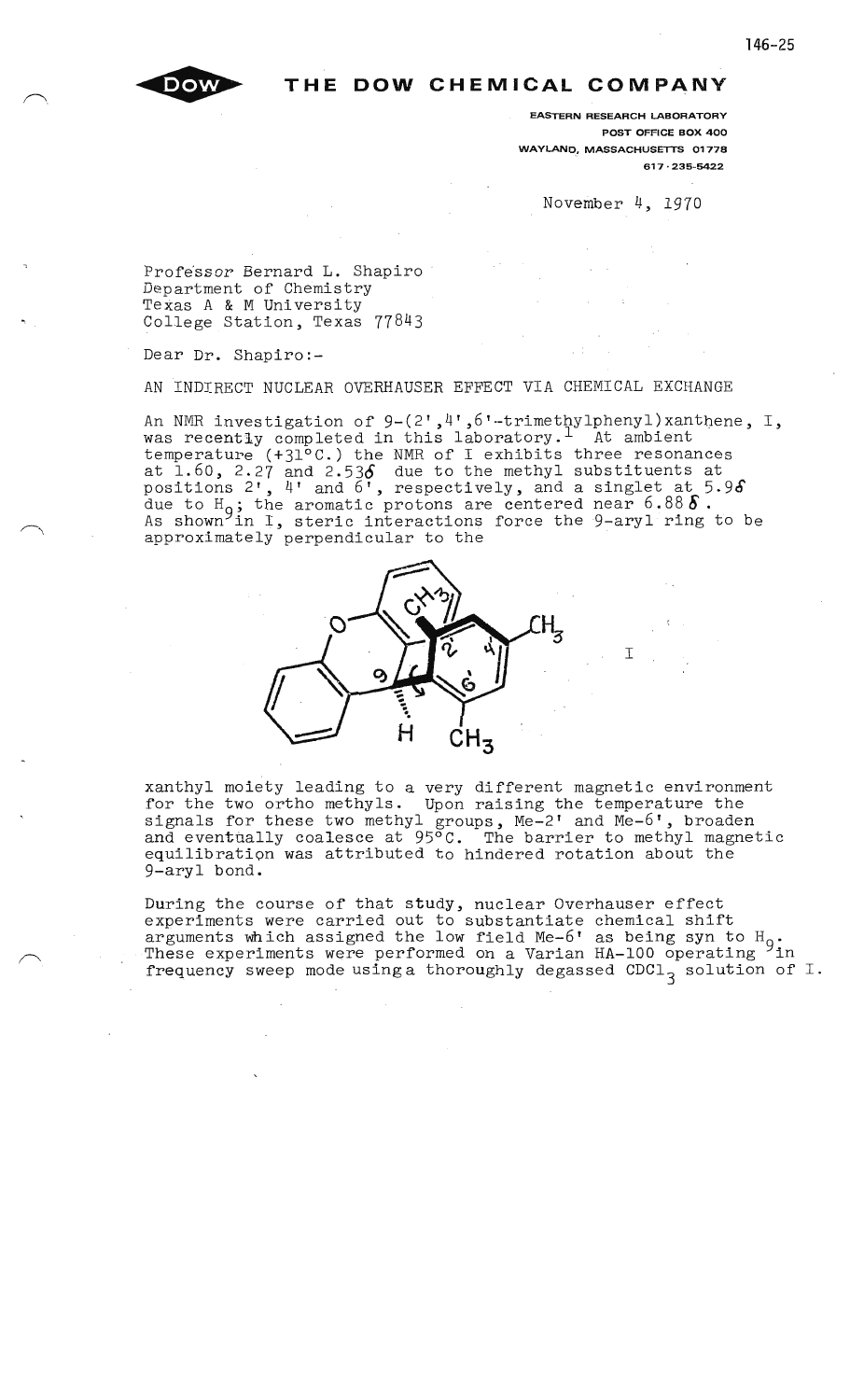Dr. Bernard Shapiro Texas A & M University

Page 2 November 4, 1970

> $\overline{\phantom{a}}$  $\setminus$  , , , ,

Irradiation of the Me-6' signal resulted in a  $23.0\%$  enhancement in the integral of  $H_0$ . Irradiation of the spatially more distant high field Me-2' resulted in a 14.5% polarization of  $H_0$ . This latter NOE can be attributed to a small but detectable<sup>9</sup>chemical exchange between Me-2' and Me-6' which transfers the partially saturated Me-2' group at a rate fast compared to the methyl relaxation time. The Me-4' resonance provided a convenient standard and upon saturation yielded  $a -0.4%$  change in  $H_9$ .

Solution of the appropriate coupled equations<sup>2</sup> under steady state conditions yields the following expression for the indirect N.O.E. effect  $(H_q/H_q^o)$  of Me-2':

 $\frac{H_9}{H_9}$  = 1 -  $\frac{6}{\rho}$   $\frac{Me^{\circ}-6!}{H_9}$  (S-1) (1)  $\frac{1}{\sqrt{2}}$  = Me-6' with  $\frac{1}{\sqrt{2}}$  =  $\frac{1}{\sqrt{2}}$  +  $\frac{1}{\sqrt{2}}$ where  $S = \frac{m}{T} = \frac{me-b}{Me^o-6}$  with  $\frac{1}{t_T} = \frac{1}{T}$  +  $\frac{1}{T}$  exchange

and  $\sigma$  and  $\theta$  represent the sum of various relaxation rates for which the dominant contribution is due to the interaction of  $H_Q$  and Me-6'. Upon irradiation of Me-2', the ratio, Me-6'/Me°-6', was measured directly and found to be 0.259. Substitution of this value into equation 1 predicts a positive polarization of  $17%$ for  $H_q$  upon irradiation of Me-2', in reasonable agreement with the observed value.

Sincerely yours,<br>*Low Hillay* 

Don T. Dix Research Chemist

*I. V. Mc Kinley*<br>S. V. McKinley<br>Research Chemist

1. S. V. McKinley, P. A. Grieco, A. E. Young and H. H. Freedman, J. Am. Chem. Soc.,  $92$ , 5900 (1970)

2. S. Forsen and R.Hoffman, J. Chem. Phys., 39, 2892 (1963)

pat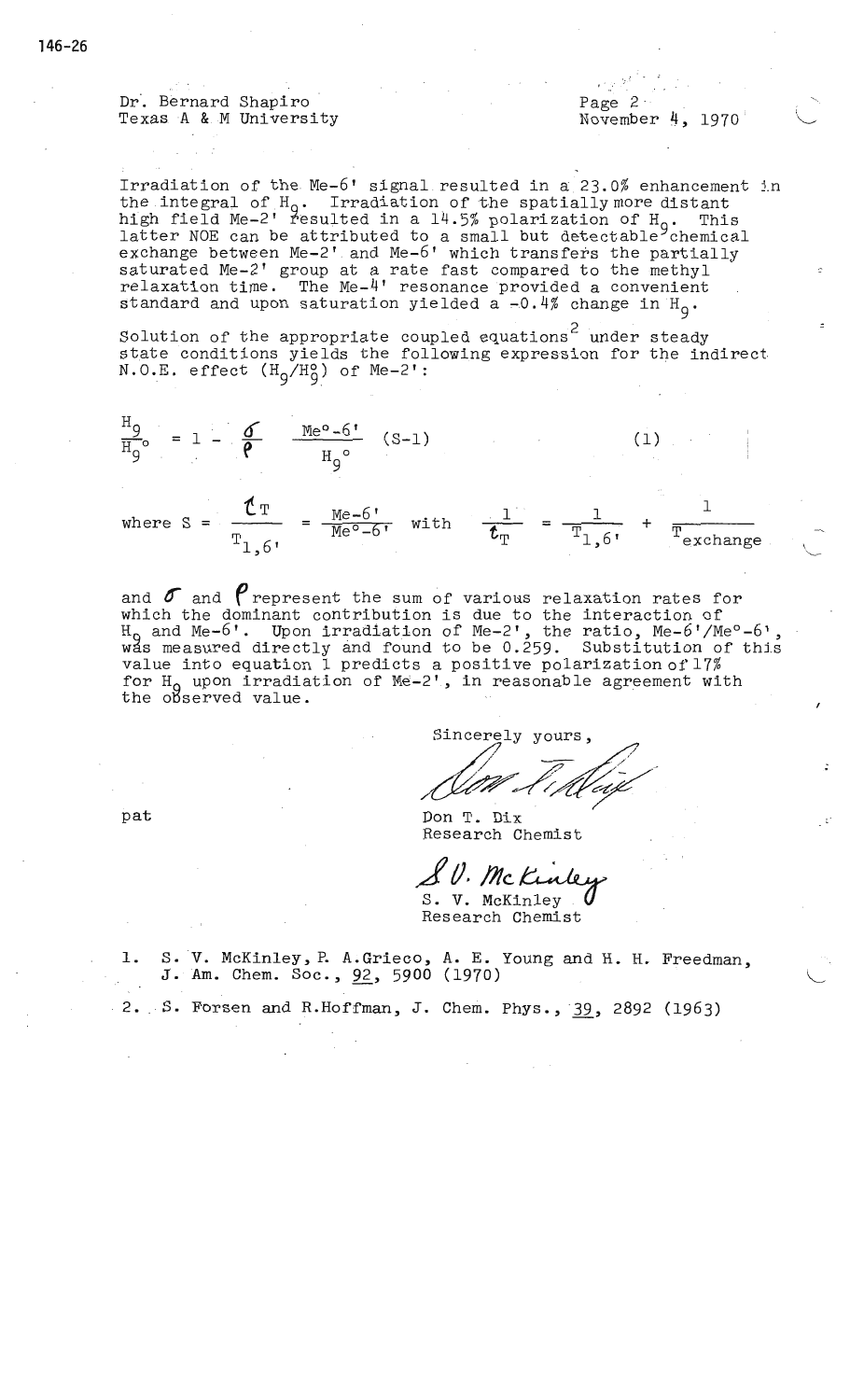

**DEPARTMENT OF ORGANIC CHEMISTRY**  THE **ROBERT ROBINSON LABORATORIES P.O. BOX 147 LIVERPOOL L69 3BX TEL: 051** - **709** - **6022** 

# The University of Liverpool

Professor B.L. Shapiro,<br>Chemistry Department, Texas A and M University, College Station, Texas 77843, U.S.A.

26th October, 1970.

### HH, HF and FF Couplings in Fluoroethanes.

Dear Barry,

We have just finished an investigation on the solvent dependence of the N.M.R. spectrum of  $1,2$  difluoro and  $1,1,2$ trifluoro ethane and these results, with those of the  $1,1,2,2$ tetrafluoroethane (Mol. Phys. 19, 265 (1970)) give the  $J_{\text{HH}}$ ,  $J_{\text{HF}}$ and  $J_{F_F}$  couplings of the discrete rotamers of all the simple fluoroethanes capable of exhibiting rotational isomerism.

However, a number of these couplings are averages over the two equivalent rotamers. We assume that the value of a given coupling in one rotamer is identical to the similarly oriented coupling in the other rotamer of the same compound. The couplings obtained in this way are shown in parentheses in the figures.

Some general trends may be noted.

. Increasing fluorine substitution gives a progressive but very non-linear decrease in  $J_t$  and  $J_t$ , which is much larger when the fluorine is introduced at the CH<sup>t</sup>end of the CH.CF fragment.

In difluoroethane  $J_{\sigma}^{HH}$  varies from 0 to 6.2 Hz, depending on the orientation of the F naclei, but increasing fluorine substitution evens out these effects to give  $J_{g}^{HH} \sim 1.5 - 2.0$  Hz.

J<sup>FF</sup> is very dependent on<sub>F</sub>fluorine substitution, varying from -30 to <sup>t</sup>O Hz but **in** contrast J<sub>*g*</sub> shows no dependence at all and is relatively constant at  $-13$  to  $-5$  Hz.

Yours sincerely,

Ray *y* 

Dr. R.J. Abraham.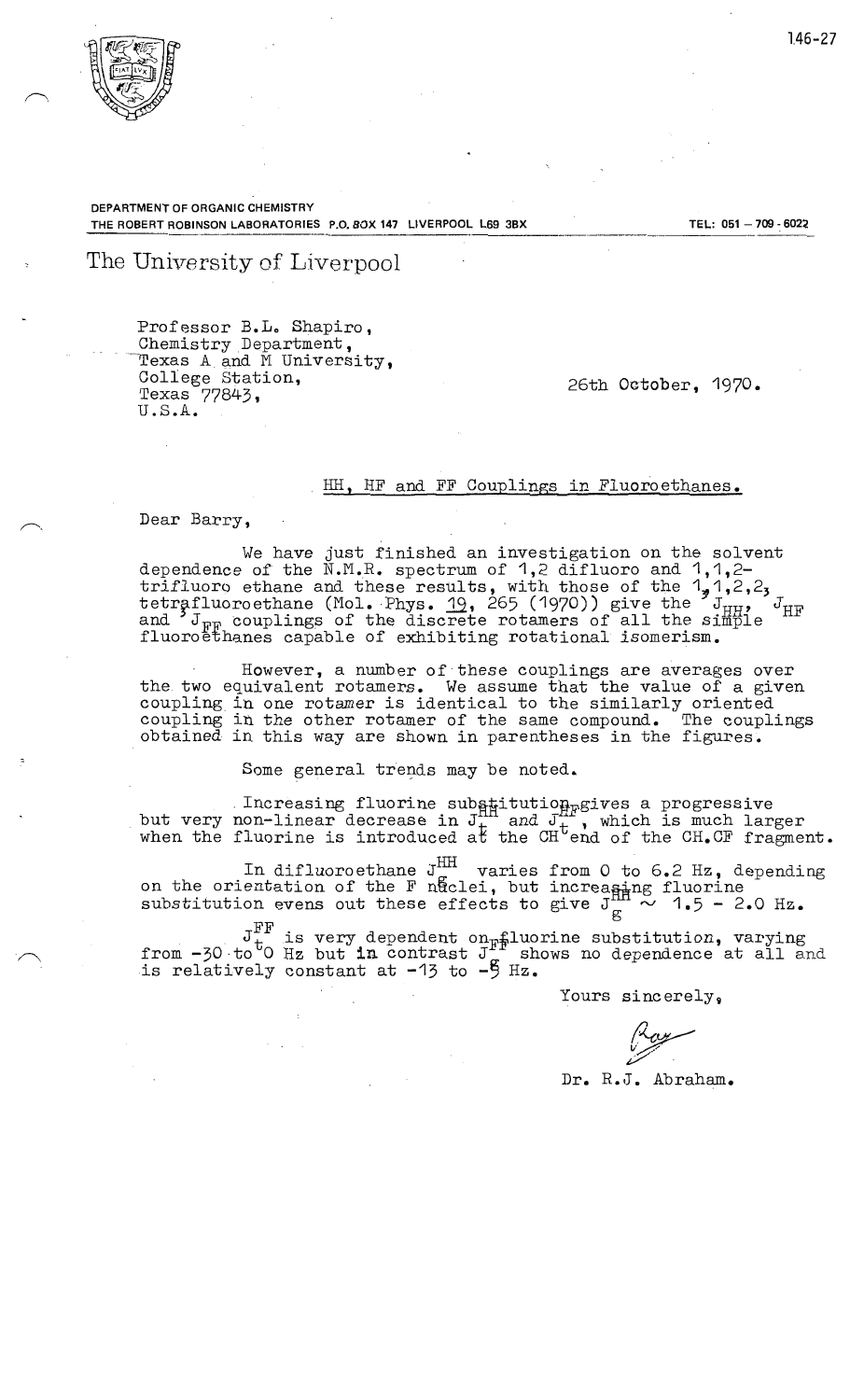

FIGURE 5,  $3J_{\text{HH}}$  COUPLINGS (Hz) IN FLUOROETHANES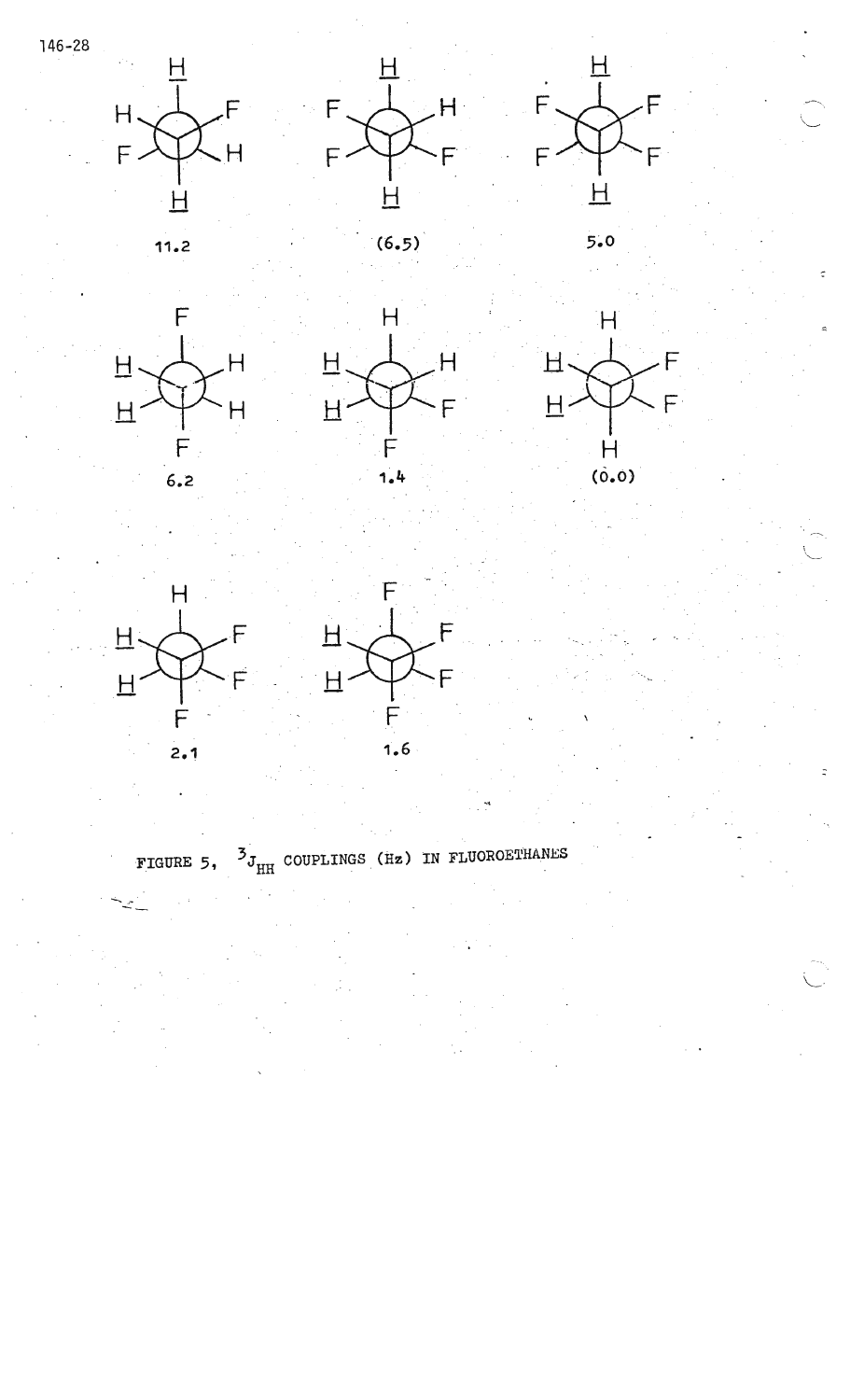









 $\overline{z}$ 











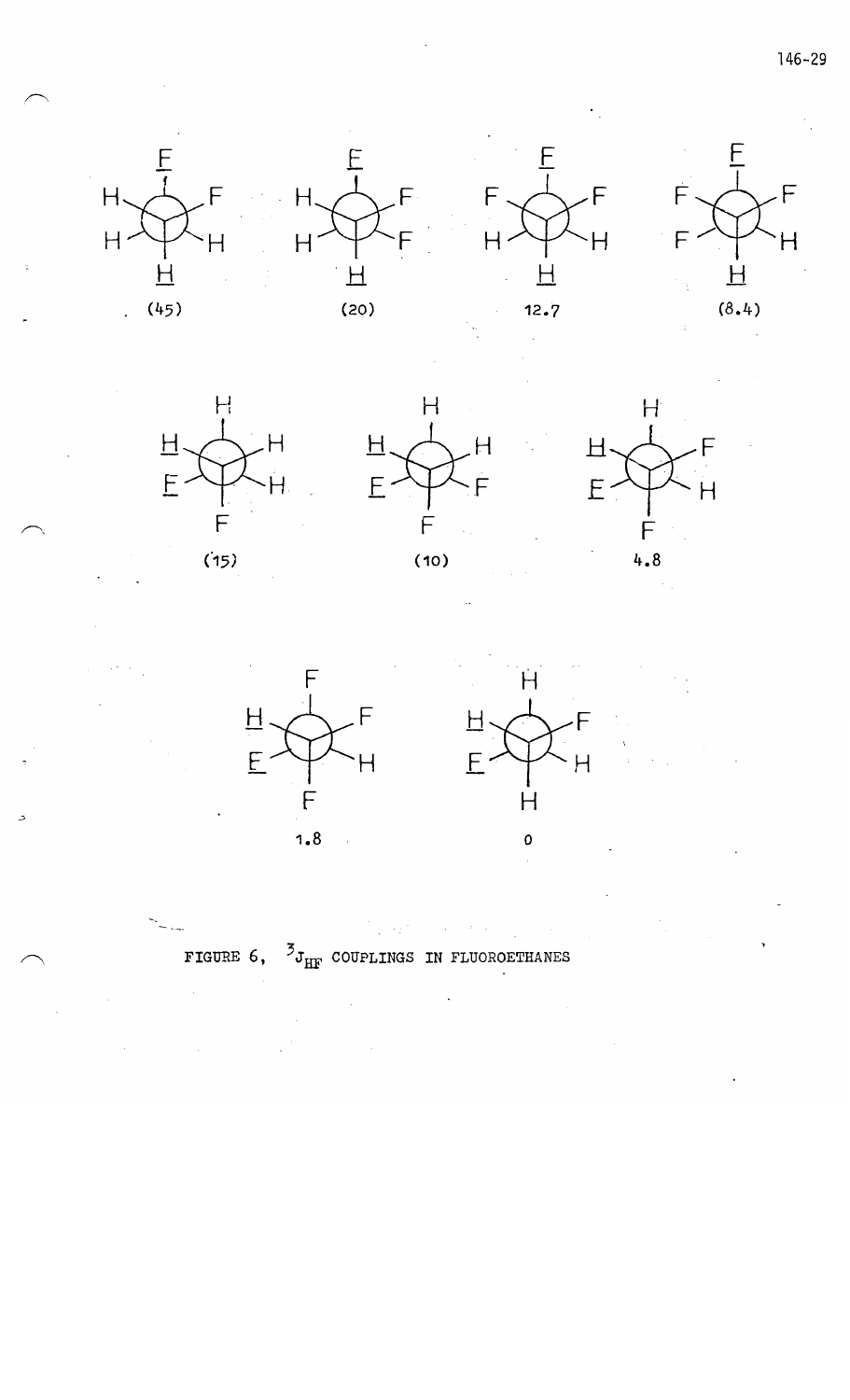$\overline{H}$ 











 $-5.4$ 

 $-0.6$ 

 $F$ 

 $\overline{H}$ 

 $H$ 

F.

 $-10.9$ 



 $\overline{\mathsf{H}}$ 



 $-9.2$ 

 $(-8, 8)$ 

FIGURE 7,  $3J_{FF}$  couplings in FLUOROETHANES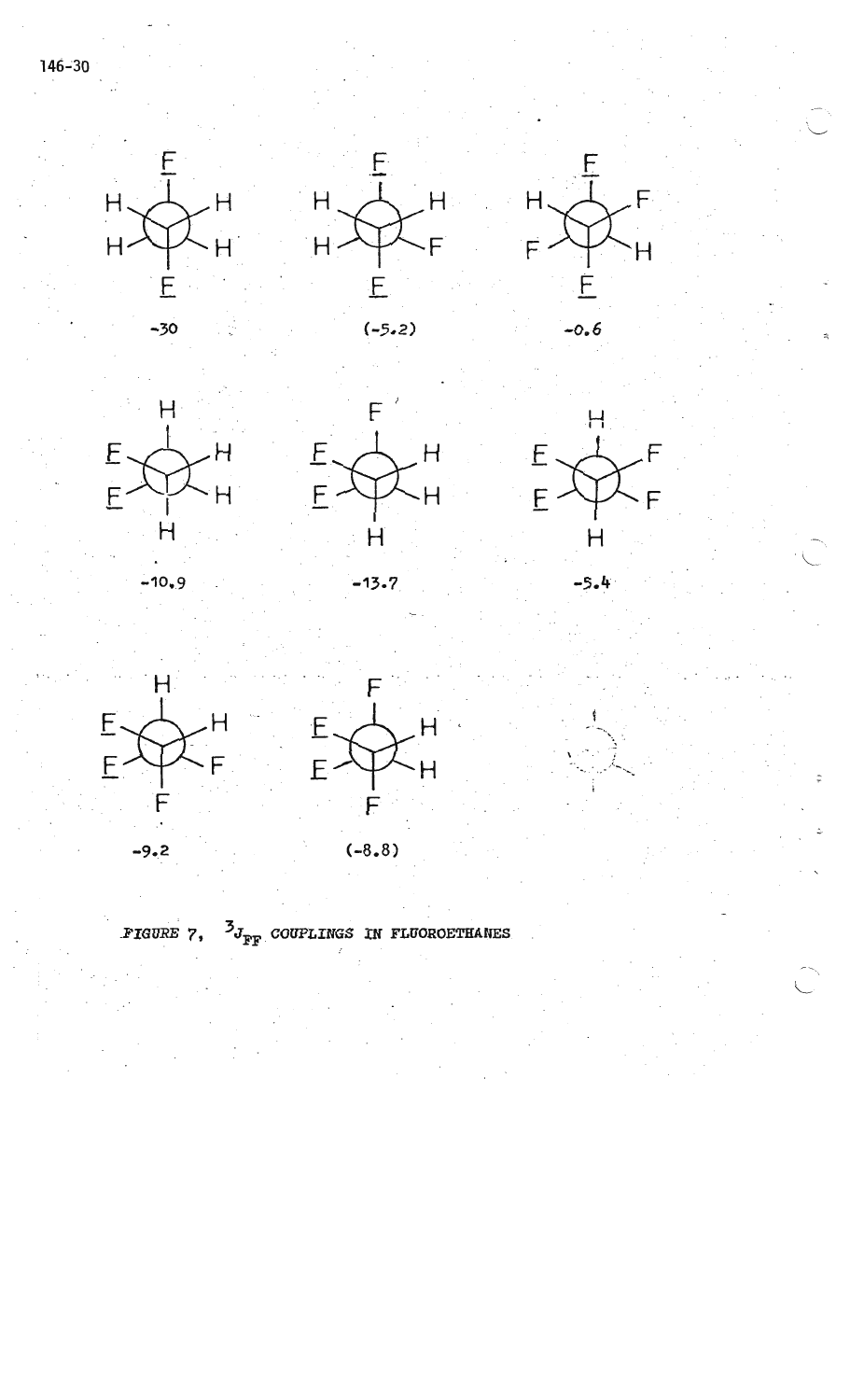$\ddot{\phantom{0}}$ 

## **SHELL DEVELOPMENT COMPANY**

A DIVISION OF SHELL OIL COMPANY. **MAILING ADDRESS** . **1400-53rd STREET** ' **EMERYVILLE, CALIFORNIA 94608** . **. OAKLAN~, CALIF. 94623** 

**p.O. BOX 24225** 

November 3, 1970

Dr. B. L. Shapiro Dept. of Chemistry Texas A and M University College Station, Texas 77843

### 13C Spectra of Ethyl Pyridines

Dear Barry:

I was interested in Ray Freeman's recent letter (TAMU Newsletter No. 143) in which he presented his pen-shaking Fourier Transform experiments with 2-ethyl pyridine. He assigned the C3 and C5 resonances on the basis of his <sup>13</sup>C relaxation time measurements.

I have checked Ray's assignment by the old-fashioned (but reliable) method of selective proton decoupling. First, the CH<sup>2</sup> decoupled spectrum of the  $4$  ring protons (Figure 1) at 100 MHz was analyzed by a standard iterative procedure to give the proton shifts (relative to internal HMDSX): HC5:  $6.86$  ppm; HC3:  $6.94$  ppm; HC4:  $7.35$ ppm; HC6: 8.40 ppm. The assignment of the proton resonance multiplets was readily made by comparison of the spectrum in Figure 1 with the ABX spectrum obtained (Figure 2) by irradiating HC6 in addition to the CH2 protons. 13C resonances at 22.63 MHz from C3 and C5 are shown in Figure 3 for four slightly different irradiating frequencies (reduced decoupling power) in the neighborhood of the proton resonances at 6.86 and 6.94 ppm. The calculated frequencies required to decouple the protons on C5 and C3 were -7912 and -7904 Hz ( calculated from the measured value of -8529 Hz required to decouple the protons in HMDSX). It is clear that the resonance on the left shows maximum sharpness at -7899 Hz whereas the one on the right shows maximum sharpness at  $-7910$ , i.e., the assignment must be as shown in the figure. These resonances are the assignment must be as shown in the figure. not as sharp as usually found in such selective decoupling experiments because at the low decoupling power necessary here, C5 is only partially decoupled from the proton on C6 to give a doublet whereas C3 is only partially decoupled from this proton as well as from the protons in the ethyl group. This latter observation is also consistent with the assignment shown in Figure 3. This assignment is opposite to that made by Ray on the basis of his  $T_1$  measurements.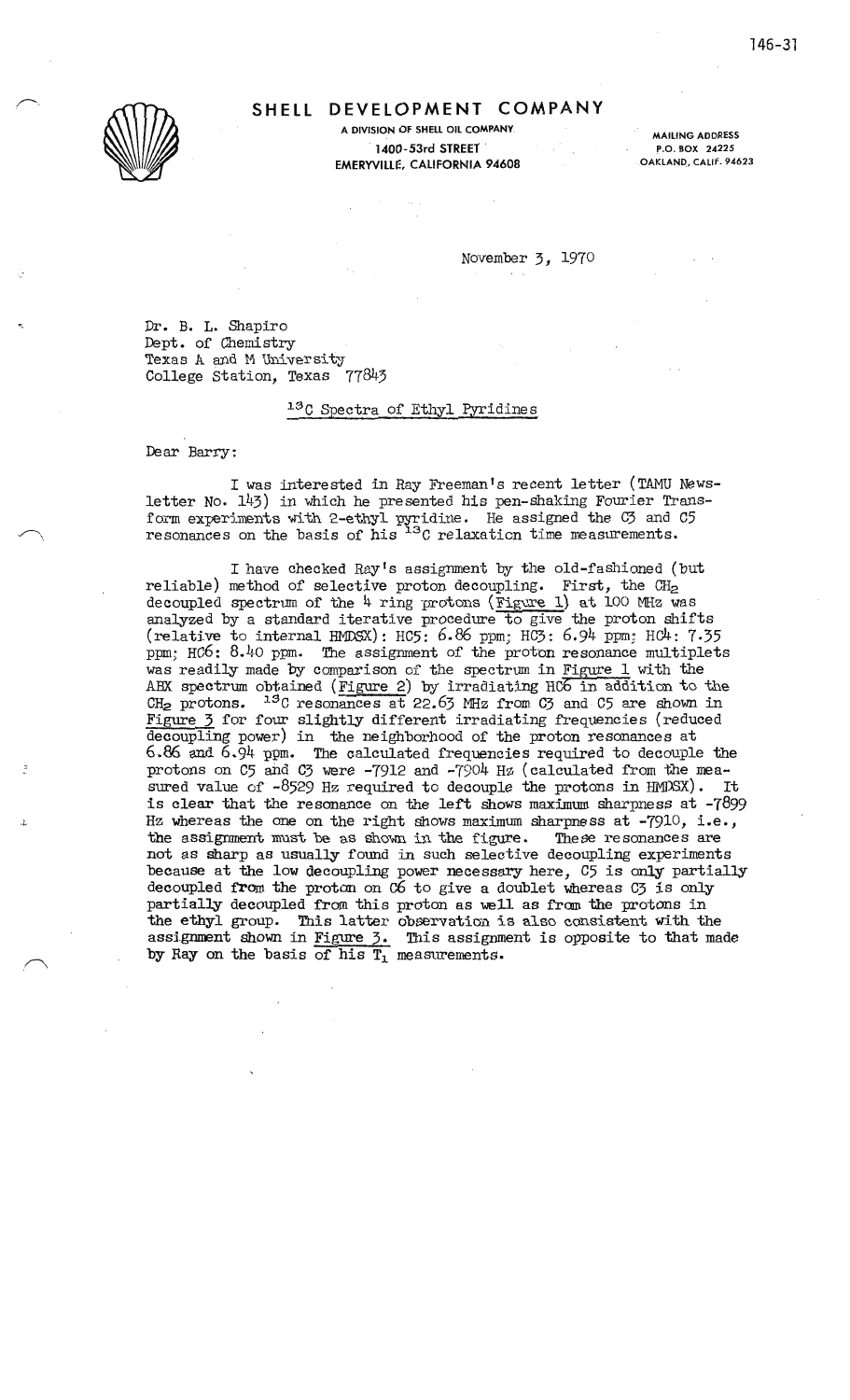Dr. B. L. Shapiro

The  $^{13}$ C resonances in  $3$ -ethyl and  $4$ -ethyl pyridines have also been assigned by selective proton decoupling. The chemical shifts are given below.

|               | <sup>13</sup> C Chemical Shifts  |              |                             |                                         |    |    |    |
|---------------|----------------------------------|--------------|-----------------------------|-----------------------------------------|----|----|----|
| HMDSX         | <u>CH<sub>3</sub></u><br>$2 - 0$ | $\rm CH_{2}$ | (ppm from TMS)<br><u>cs</u> | <u>C3</u>                               | C4 | C5 | C6 |
| Pyridine      |                                  |              |                             | 150.2 123.9 135.8 123.9 150.2           |    |    |    |
| 2-Et Pyridine |                                  |              |                             | 13.8 30.6 158.5 122.1 136.2 121.0 149.5 |    |    |    |
| 3-Et Pyridine |                                  |              |                             | 15.5 26.4 149.9 139.6 135.5 123.8 147.6 |    |    |    |
| 4-Et Pyridine |                                  |              |                             | 14.3 28.2 150.0 123.3 152.5 123.3 150.0 |    |    |    |

Sincerely yours,

C. A. Reilly C. A. Reilly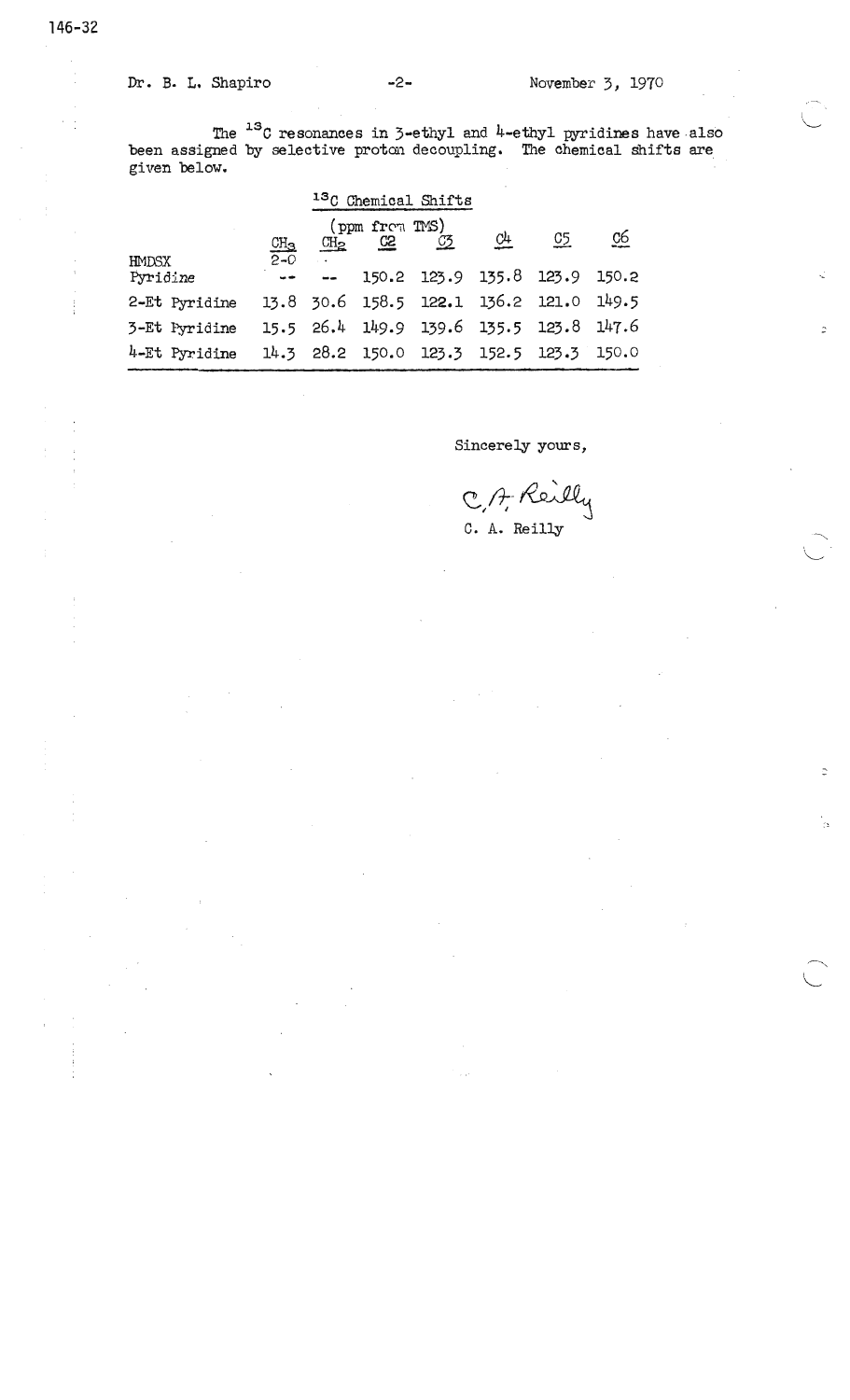

 $146 - 33$ 180<br>300 240<br>400 120<br>200  $\frac{60}{100}$  $\begin{matrix}0\\0\end{matrix}$ Ť T Ť T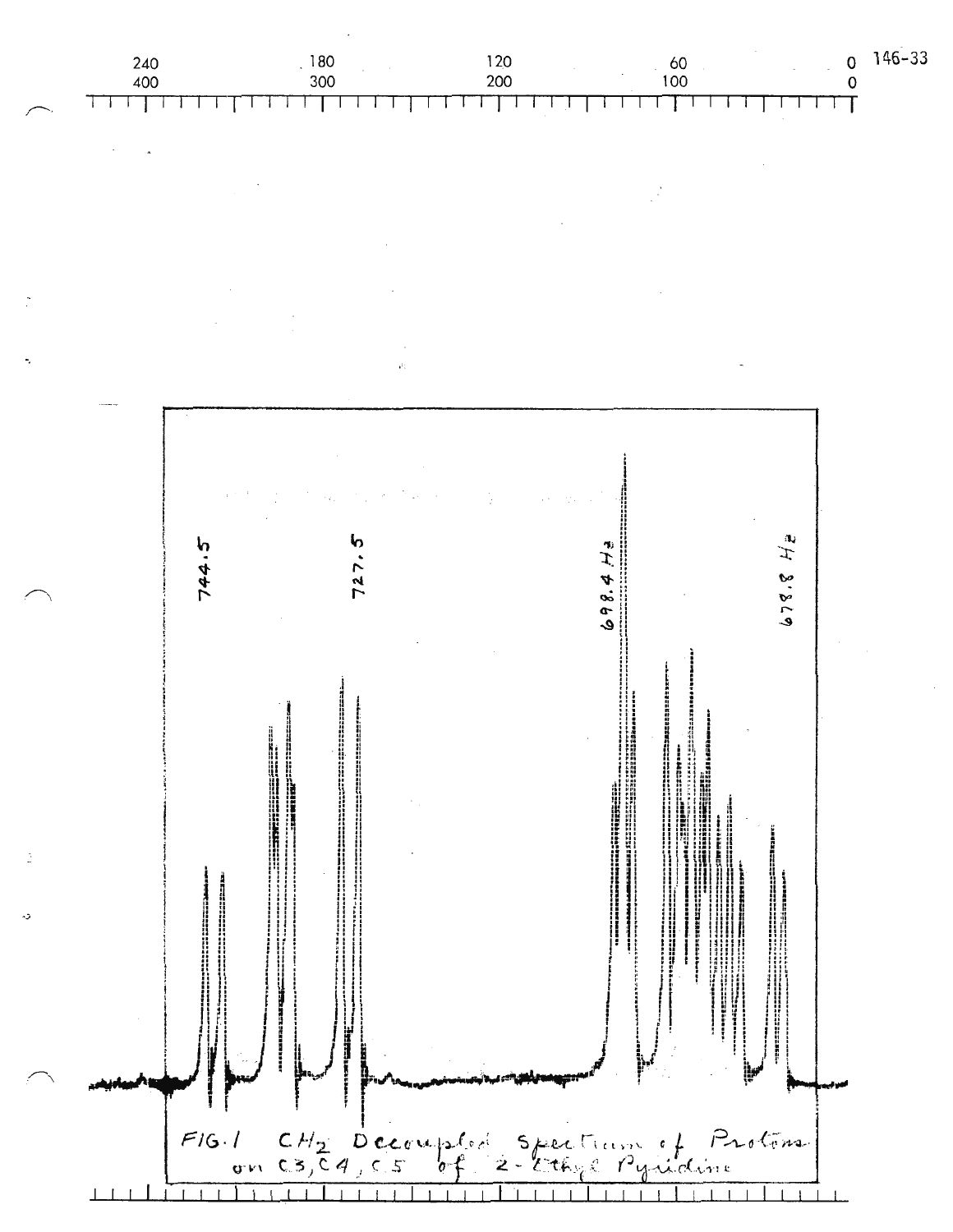

 $N_0$   $A H - A$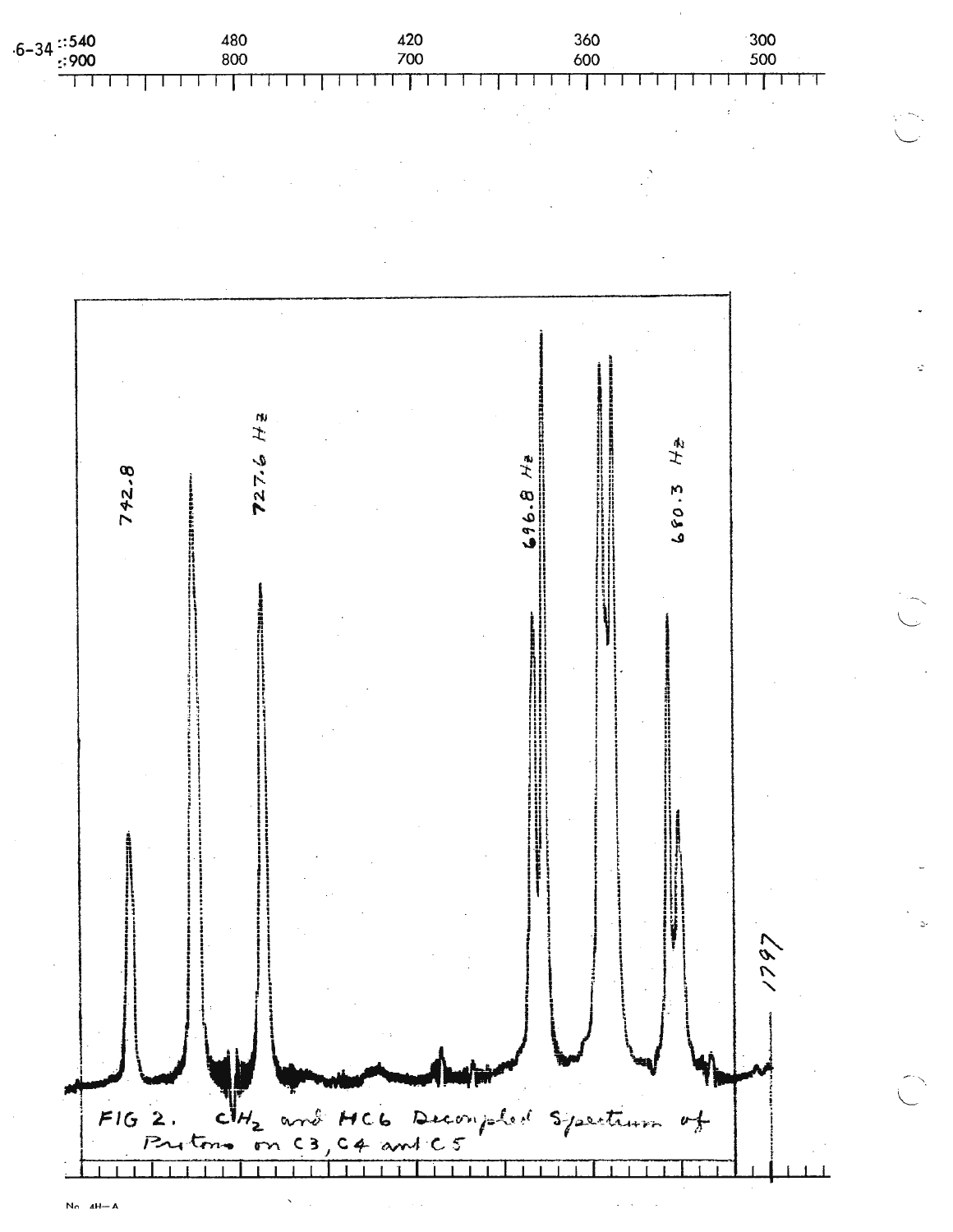| \n <p>WHW</p> \n                                                      | \n <p>WHH</p> \n | \n <p>399</p> \n <p>THE R'VILLE, CALF</p> \n |
|-----------------------------------------------------------------------|------------------|----------------------------------------------|
| \n <p>EMFENVILLE, CALF</p> \n                                         |                  |                                              |
| \n <p>EMFENVILLE, CALF</p> \n                                         |                  |                                              |
| \n <p>EMFERVILLE, CALF</p> \n                                         |                  |                                              |
| \n <p>EMFERVILLE, CALF</p> \n                                         |                  |                                              |
| \n <p>EMFERVILLE, CALF</p> \n                                         |                  |                                              |
| \n <p>SMNIE</p> \n                                                    |                  |                                              |
| \n <p>2- <math display="block">E</math> tA yC P y</p> <i>u</i> cAum\n |                  |                                              |
| \n <p>50LVENT</p> \n                                                  |                  |                                              |
| \n <p>20. H2/m</p> \n                                                 |                  |                                              |
| \n <p>50LVENT</p> \n                                                  |                  |                                              |
| \n <p>50LVENT</p> \n                                                  |                  |                                              |
| \n <p>50LVENT</p> \n                                                  |                  |                                              |
| \n <p>50LVENT</p> \n                                                  |                  |                                              |
| \n <p>50LVENT</p> \n                                                  |                  |                                              |
| \n <p>50LVENT</p> \n                                                  |                  |                                              |
| \n <p>50LVENT</p> \n                                                  |                  |                                              |
| \n <p>50LVENT</p> \n                                                  |                  |                                              |
| \n <p>50LVENT</p> \n                                                  |                  |                                              |
| \n <p>50LVENT</p> \n                                                  |                  |                                              |
| \n <p>50LVENT</p> \n                                                  |                  |                                              |
| \n <p>50L IDENTIR</p> \n                                              |                  |                                              |
| \n <p>50L WITH SETING</p> \n                                          |                  |                                              |
| \n <p>50L</p> \n                                                      |                  |                                              |
| \n <p>50L</p> \n                                                      |                  |                                              |
| \n <p>50L</p> \n                                                      |                  |                                              |
| \n <p>50L</p> \n                                                      |                  |                                              |
| \n <p>50L</p> \n                                                      |                  |                                              |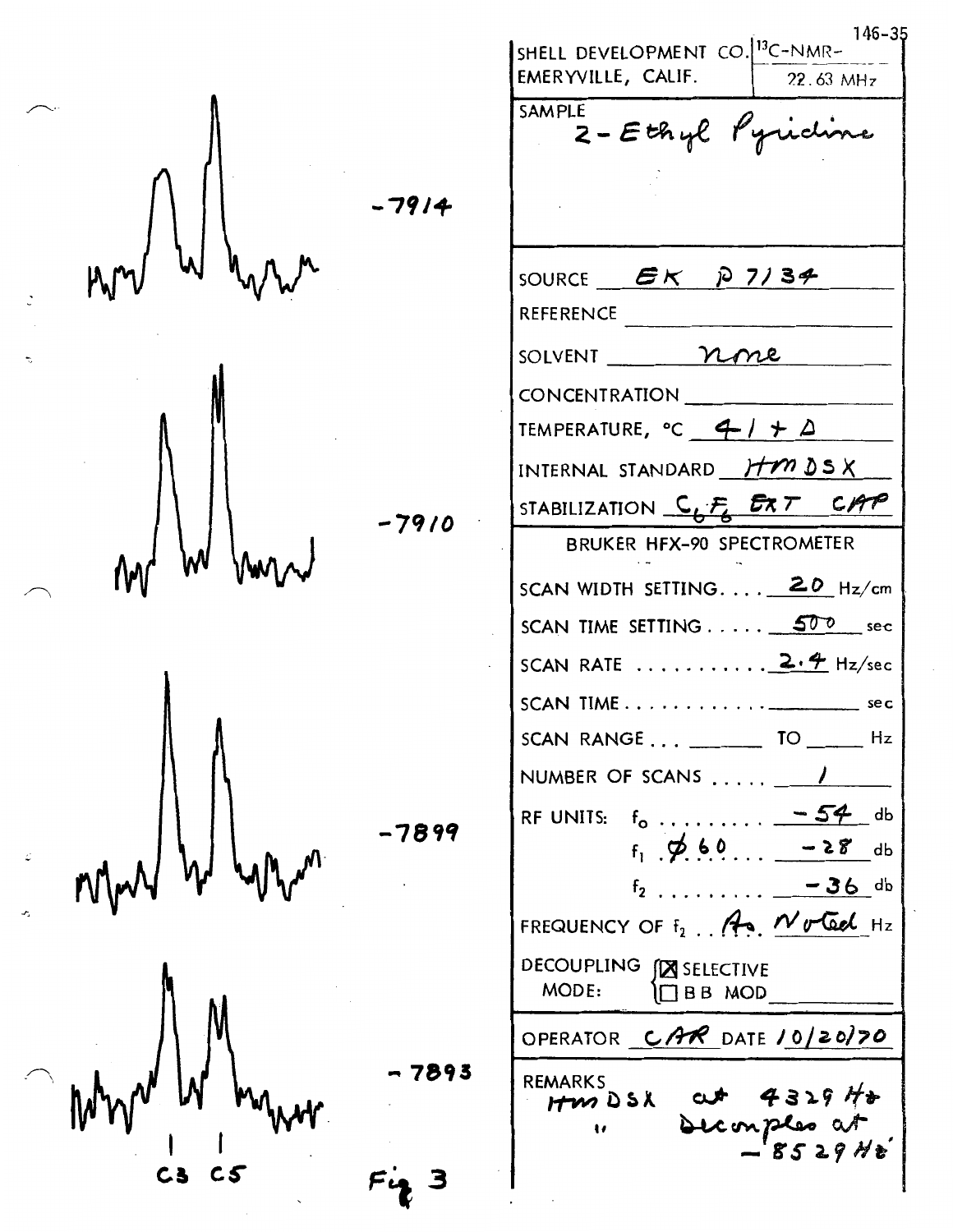$\label{eq:2.1} \mathcal{L}_{\mathcal{A}}(\mathcal{A}) = \mathcal{L}_{\mathcal{A}}(\mathcal{A}) \mathcal{L}_{\mathcal{A}}(\mathcal{A}) = \mathcal{L}_{\mathcal{A}}(\mathcal{A})$ 

 $\label{eq:2.1} \frac{1}{\sqrt{2}}\int_{\mathbb{R}^3}\frac{1}{\sqrt{2}}\left(\frac{1}{\sqrt{2}}\right)^2\frac{1}{\sqrt{2}}\left(\frac{1}{\sqrt{2}}\right)^2\frac{1}{\sqrt{2}}\left(\frac{1}{\sqrt{2}}\right)^2\frac{1}{\sqrt{2}}\left(\frac{1}{\sqrt{2}}\right)^2\frac{1}{\sqrt{2}}\left(\frac{1}{\sqrt{2}}\right)^2\frac{1}{\sqrt{2}}\frac{1}{\sqrt{2}}\frac{1}{\sqrt{2}}\frac{1}{\sqrt{2}}\frac{1}{\sqrt{2}}\frac{1}{\sqrt{2}}$ 

 $\label{eq:2.1} \frac{1}{\sqrt{2}}\int_{\mathbb{R}^3}\frac{1}{\sqrt{2}}\left(\frac{1}{\sqrt{2}}\int_{\mathbb{R}^3}\frac{1}{\sqrt{2}}\left(\frac{1}{\sqrt{2}}\int_{\mathbb{R}^3}\frac{1}{\sqrt{2}}\left(\frac{1}{\sqrt{2}}\int_{\mathbb{R}^3}\frac{1}{\sqrt{2}}\right)\frac{1}{\sqrt{2}}\right)\frac{1}{\sqrt{2}}\right)=\frac{1}{2}\int_{\mathbb{R}^3}\frac{1}{\sqrt{2}}\int_{\mathbb{R}^3}\frac{1}{\sqrt{2}}\left(\frac{1$ 

 $\label{eq:2} \begin{split} \mathcal{F}^{(1)}_{\text{max}}(\mathbf{r}) = \mathcal{F}^{(1)}_{\text{max}}(\mathbf{r}) \end{split}$  $\label{eq:2} \mathcal{L}(\mathcal{A}) = \frac{1}{2} \sum_{i=1}^n \frac{1}{2} \sum_{j=1}^n \frac{1}{2} \sum_{j=1}^n \frac{1}{2} \sum_{j=1}^n \frac{1}{2} \sum_{j=1}^n \frac{1}{2} \sum_{j=1}^n \frac{1}{2} \sum_{j=1}^n \frac{1}{2} \sum_{j=1}^n \frac{1}{2} \sum_{j=1}^n \frac{1}{2} \sum_{j=1}^n \frac{1}{2} \sum_{j=1}^n \frac{1}{2} \sum_{j=1}^n \frac{1}{2} \$ 

 $\label{eq:2.1} \mathcal{L}_{\mathcal{A}}(\mathcal{A})=\mathcal{L}_{\mathcal{A}}(\mathcal{A})\otimes\mathcal{L}_{\mathcal{A}}(\mathcal{A}).$ 

 $\label{eq:2.1} \frac{1}{\sqrt{2}}\int_{\mathbb{R}^3}\frac{1}{\sqrt{2}}\left(\frac{1}{\sqrt{2}}\right)^2\frac{1}{\sqrt{2}}\left(\frac{1}{\sqrt{2}}\right)^2\frac{1}{\sqrt{2}}\left(\frac{1}{\sqrt{2}}\right)^2.$  $\label{eq:2} \begin{split} \mathcal{L}_{\text{max}}(\mathcal{L}_{\text{max}}) = \mathcal{L}_{\text{max}}(\mathcal{L}_{\text{max}}) \end{split}$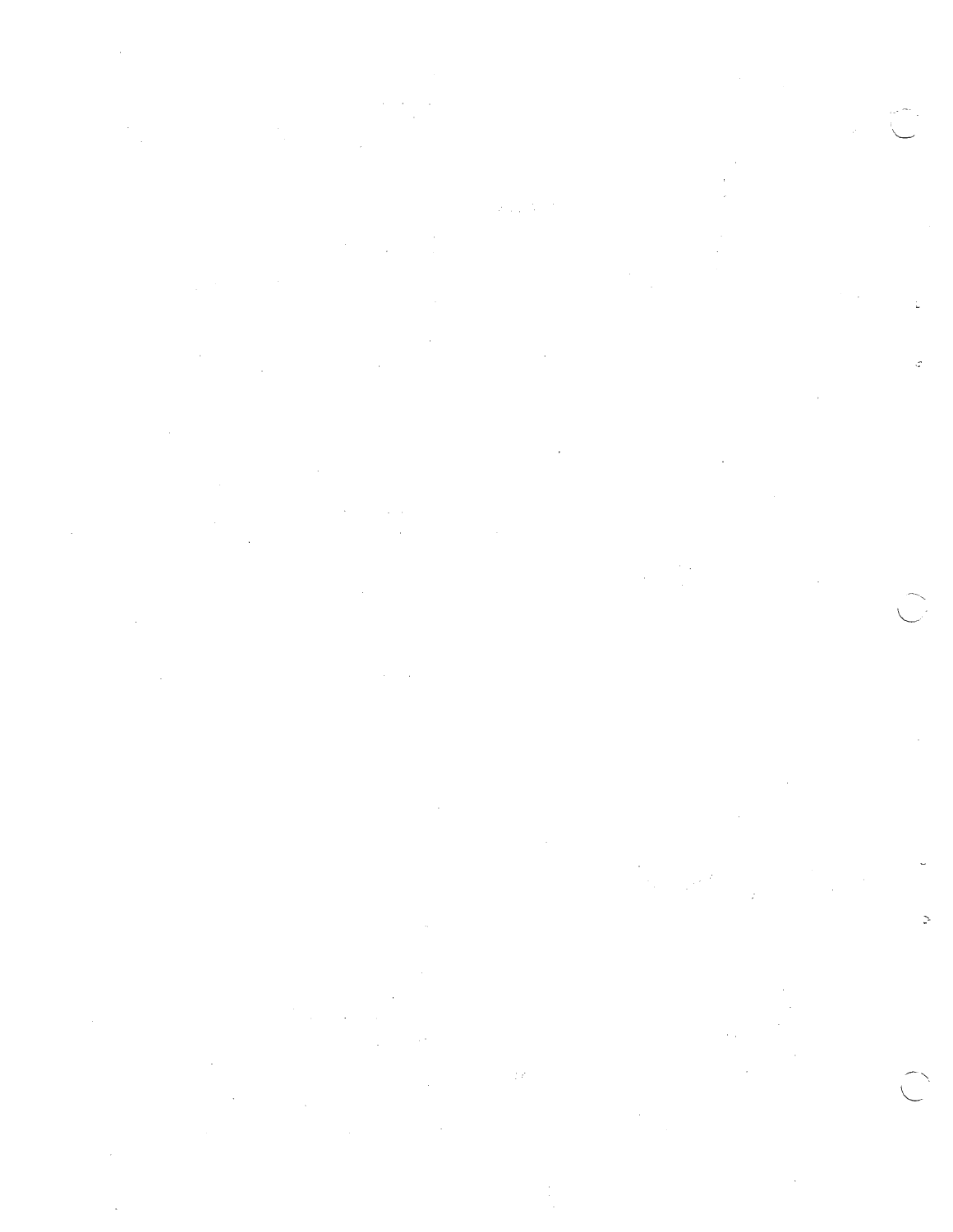# Author Index - TAMU NMR Newsletter No. 146

Johnson, C. S., Jr. 1

à

 $\phi$ 

 $\tilde{\mathcal{L}}$ 

| Abraham, R. J.                                                                                                  | 27              | Jones, D. W.     | 18              |
|-----------------------------------------------------------------------------------------------------------------|-----------------|------------------|-----------------|
| Bartle, K.D.                                                                                                    | 18              | Kaiser, R.       | 12 <sup>2</sup> |
| Dale, B. J.                                                                                                     | 18              | Marshall, J. L.  | 20              |
| Diehl, P.                                                                                                       | 17              | Matthews, R. S.  | 18              |
| Dix, D. T.                                                                                                      | 25 <sub>2</sub> | McKinley, S. V.  | 25              |
| Elguero, J.                                                                                                     | $\sqrt{2}$      | Mondelli, R.     | $-5$            |
| Fiat, D.                                                                                                        | 23 <sup>2</sup> | Niederberger, W. | 17              |
| Fruchier, A.                                                                                                    | $\mathbf{2}$    | Reilly, C. A.    | $-31$           |
| Hall, C. D.                                                                                                     | 14              | Smith, I.C.P.    | 21              |
| Henrichs, P. M.                                                                                                 | 17              | Ward, R.         | 8               |
| Holloway, C. E.                                                                                                 | 8               | Wisnosky, D. E.  | 10 <sup>°</sup> |
| the contract of the contract of the contract of the contract of the contract of the contract of the contract of |                 |                  |                 |